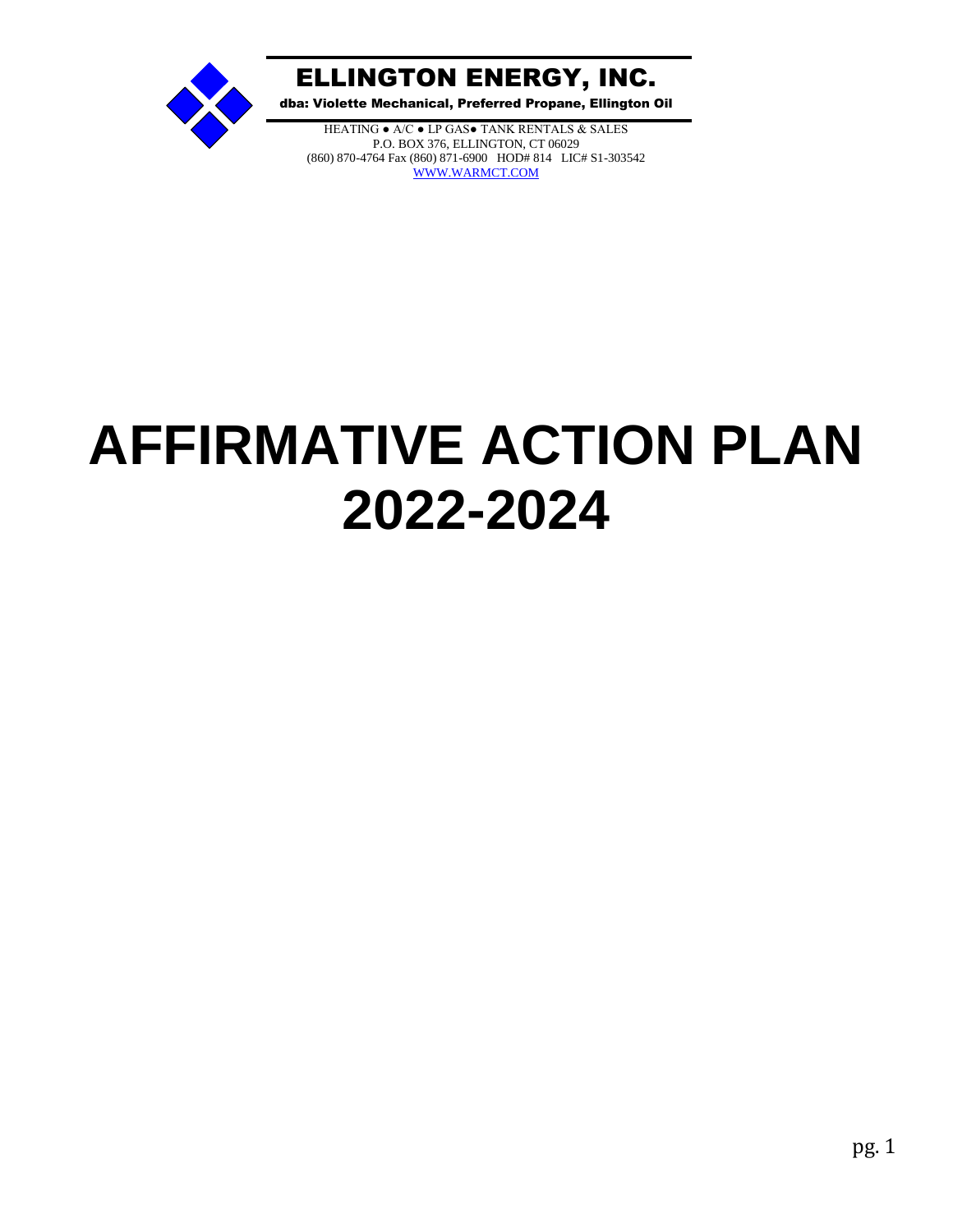

dba: Violette Mechanical, Preferred Propane, Ellington Oil

HEATING ● A/C ● LP GAS● TANK RENTALS & SALES P.O. BOX 376, ELLINGTON, CT 06029 (860) 870-4764 Fax (860) 871-6900 HOD# 814 LIC# S1-303542 [WWW.WARMCT.COM](http://www.warmct.com/) 

## **ELLINGTON ENERGY INC. DBA: VIOLETTE MECHANICAL, PREFERRED PROPANE & ELLINGTON OIL**

## **AFFIRMATIVE ACTION PLAN**

## **TABLE OF CONTENTS**

- I. Description of Agency and Organizational Chart
- II. Affirmative Action Plan
	- A. Company Affirmative Action Policy
	- B. Training, Education and Development Plan and Schedule of:
		- i. Management
		- ii. Employees
- III. Roles for Implementation of Affirmative Action Plan
	- A. Director (CEO)
	- B. Managers and Supervisors
	- C. Affirmative Action Officer
- IV.Biennium 2022 2024
	- A. Goals
	- B. Strategies and time lines for implementation
- V. Appendix A: Ellington Energy's Policy Documentation
- VI.Appendix B
	- A. Age Discrimination in Employment Act of 1967 (ADEA)
	- B. Disability Discrimination Title I of the Americans with Disability Act of 1990
	- C. Equal Pay and Compensation Discrimination Equal Pay Act of 1963, and Title VII of the Civil Rights Act of 1964
	- D. National Origin Discrimination Title VII of the Civil Rights Act of 1964
	- E. Pregnancy Discrimination Title VII of the Civil Rights Act of 1964
	- F. Race/Color Discrimination Title VII of the Civil Rights Act of 1964
	- G. Religious Discrimination Title VII of the Civil Rights Act of 1964
	- H. Retaliation Title VII of the Civil Agency Affirmative Action Policy
	- I. Sex-Based Discrimination Title VII of the Civil Rights Act of 1964
	- J. Sexual Harassment Title VII of the Civil Rights Act of 1964
- VII. Appendix C: Application for Employment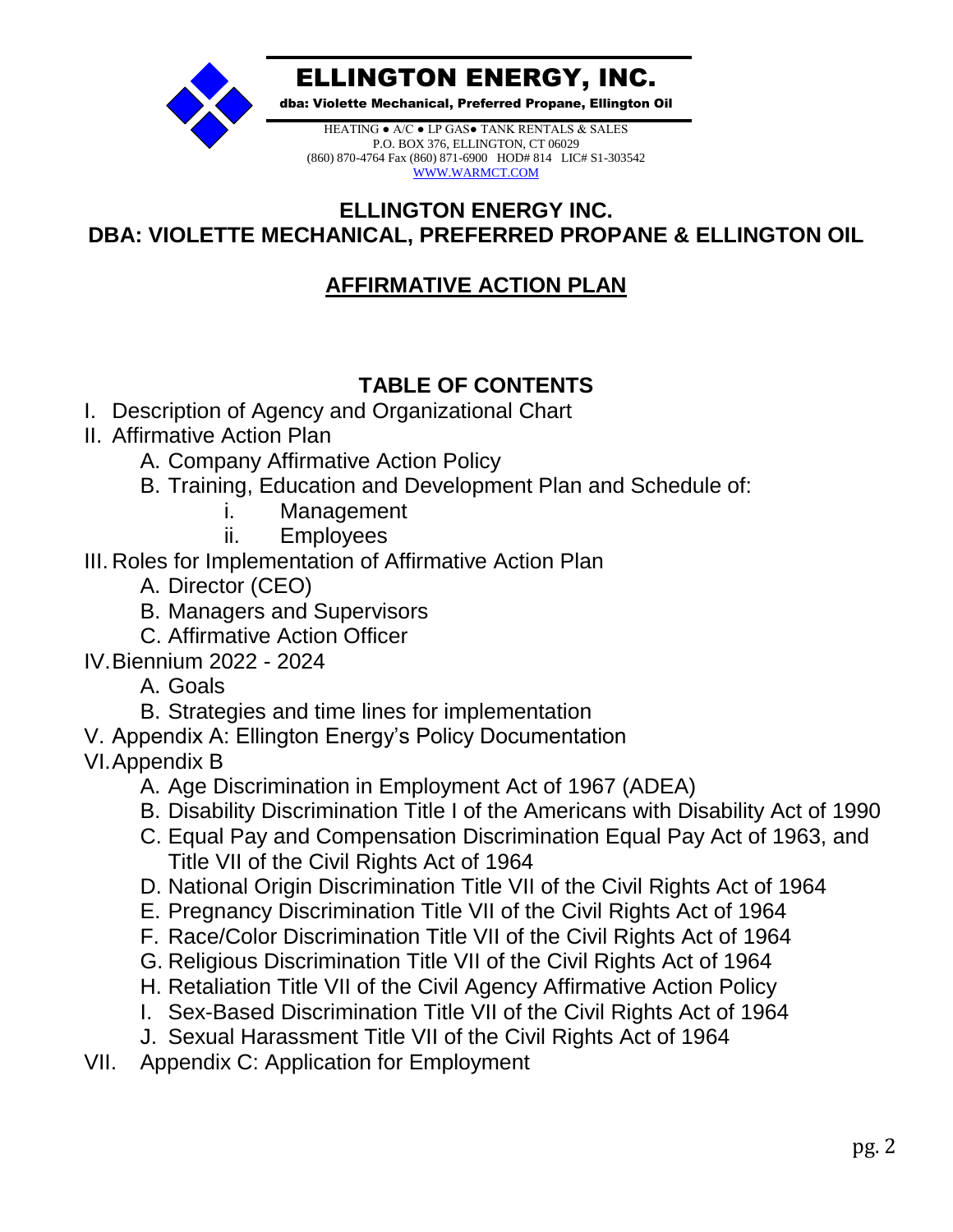

## I. DESCRIPTION OF COMPANY AND ORGANIZATIONAL CHART

Ellington Energy Inc. is an annual 5 Million HVAC and fuel supplier to many areas in the State of Connecticut.

Located in Vernon CT, Ellington Energy Inc. is a Women Owned Family Business.

Ellington Energy serves over 2,500 Residential and Commercial Customers located over Six Counties in the State of Connecticut.

Violette Mechanical was originally started in 1991 in East Windsor, Connecticut. We then expanded into a full service oil delivery & service company in 1996 as Ellington Oil Company and into a full service propane delivery & service company in 2008 as Preferred Propane. Ellington Energy Incorporated has been in business since January 1st 2008 which was the same time "Preferred Energy" was purchased which then made the timing right to form the new corporation.

We offer automatic and will-call delivery of home heating oil & propane as well as complete heating and air conditioning sales and service. Our service technicians install propane tanks for residential, commercial and agricultural customers. They are trained and licensed to service all gas appliances. We also have experienced technicians for oil burner, gas burner, and air conditioning service. We are a Mitsubishi "Diamond Contractor" which adds 2 additional years of product warranty to our customers.

We strive hard to make sure we keep up with the latest in technology while maintaining home town qualities and personal service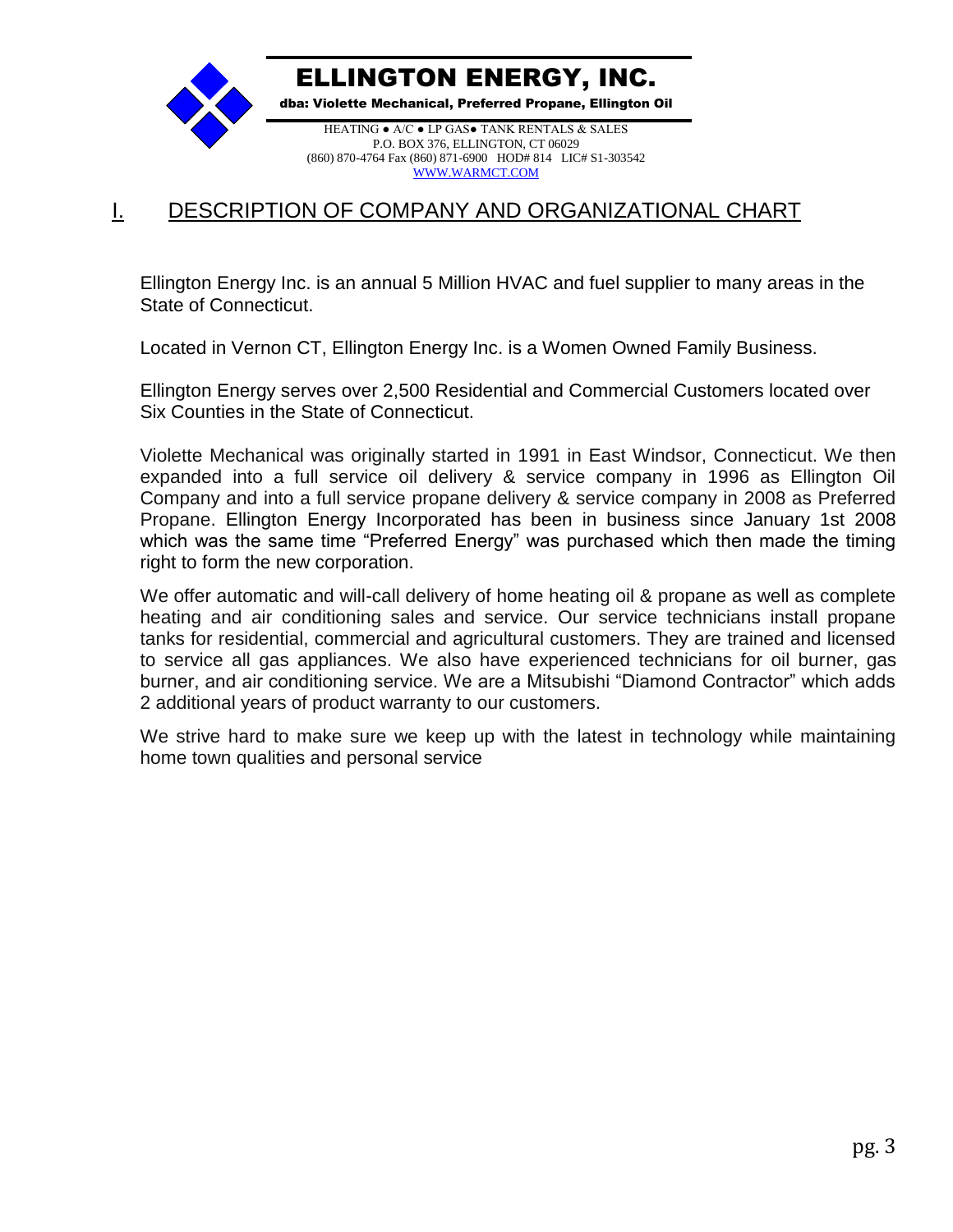

dba: Violette Mechanical, Preferred Propane, Ellington Oil

HEATING  $\bullet$  A/C  $\bullet$  LP GAS $\bullet$  TANK RENTALS & SALES P.O. BOX 376, ELLINGTON, CT 06029 (860) 870-4764 Fax (860) 871-6900 HOD# 814 LIC# S1-303542 [WWW.WARMCT.COM](http://www.warmct.com/) 

| XXXXXX - President, Fuel Scheduling, Fuel Dispatch, Service Coordinator |                             |                                                       |                         |                                  |  |                                    |               |  |  |
|-------------------------------------------------------------------------|-----------------------------|-------------------------------------------------------|-------------------------|----------------------------------|--|------------------------------------|---------------|--|--|
| XXXXX General Manager, Director of Operations, Senior Project Manager   |                             |                                                       |                         |                                  |  |                                    |               |  |  |
|                                                                         | XXXXX, Project Site Manager |                                                       |                         |                                  |  |                                    |               |  |  |
|                                                                         |                             |                                                       | XXXXX - HR / Bookkeeper |                                  |  |                                    |               |  |  |
|                                                                         |                             |                                                       |                         | XXXXX - Office Assistant Manager |  |                                    |               |  |  |
|                                                                         |                             | XXXXX - Office Assistant, Small Parts, Parts Delivery |                         |                                  |  |                                    |               |  |  |
|                                                                         |                             |                                                       |                         |                                  |  | Installers - Technicians - Helpers |               |  |  |
|                                                                         |                             |                                                       |                         |                                  |  |                                    | <b>XXXXXX</b> |  |  |
|                                                                         |                             |                                                       |                         |                                  |  |                                    | XXXXXX        |  |  |
|                                                                         |                             |                                                       |                         |                                  |  | XXXXXX                             |               |  |  |
|                                                                         |                             |                                                       |                         |                                  |  |                                    | XXXXXX        |  |  |
|                                                                         |                             |                                                       |                         |                                  |  |                                    | XXXXXX        |  |  |
|                                                                         |                             |                                                       |                         |                                  |  |                                    | XXXXXX        |  |  |
|                                                                         |                             |                                                       |                         |                                  |  |                                    | <b>XXXXXX</b> |  |  |
|                                                                         | <b>XXXXXX</b>               |                                                       |                         |                                  |  |                                    |               |  |  |

- Names Removed on Website for Confidentiality
- Winter heating season typically adds additional 3-4 employees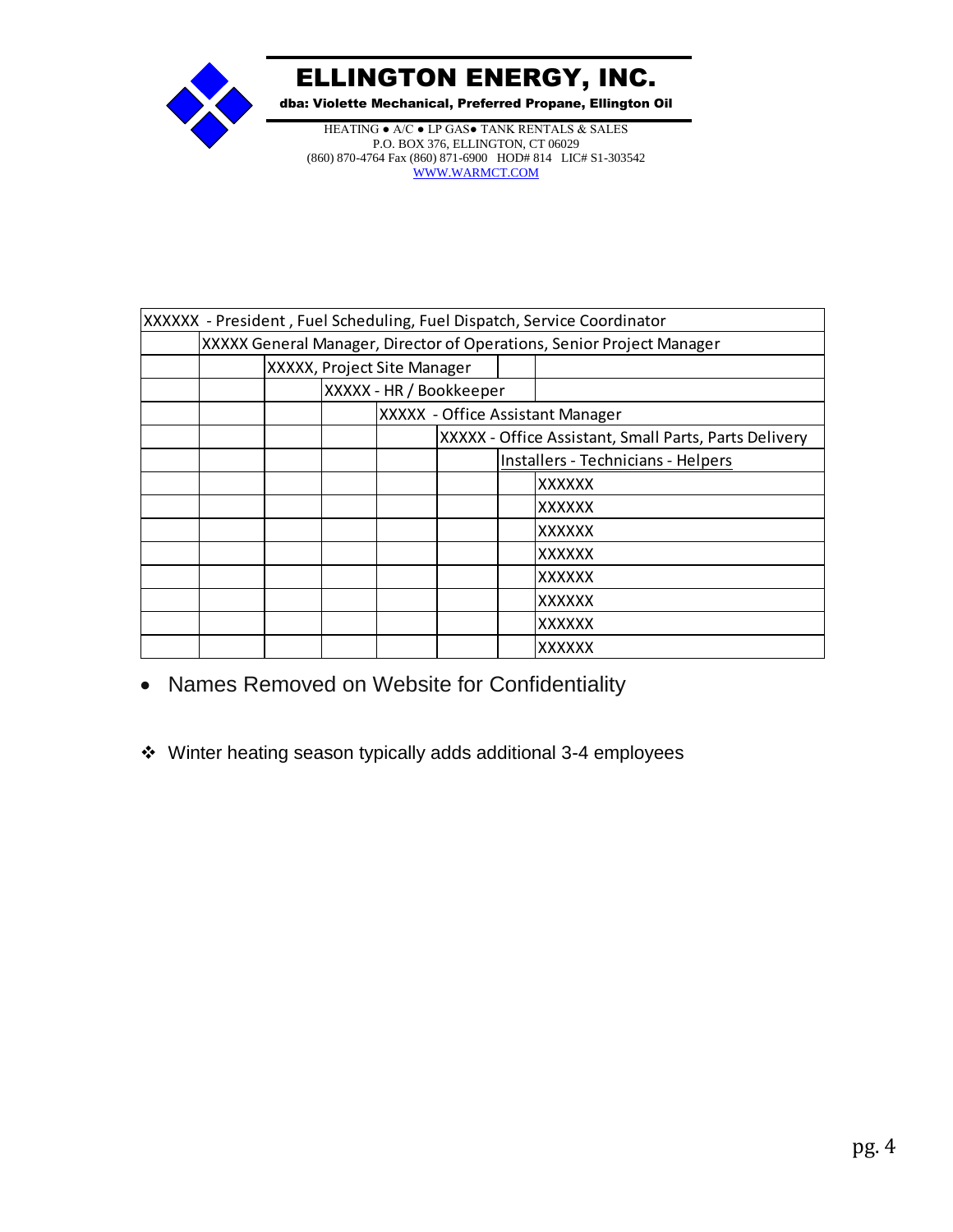

dba: Violette Mechanical, Preferred Propane, Ellington Oil

HEATING ● A/C ● LP GAS● TANK RENTALS & SALES P.O. BOX 376, ELLINGTON, CT 06029 (860) 870-4764 Fax (860) 871-6900 HOD# 814 LIC# S1-303542 [WWW.WARMCT.COM](http://www.warmct.com/) 

## II. AFFIRMATIVE ACTION PLAN

#### **Applicability**

This policy applies to all employees of Ellington Energy Inc. This policy applies to all matters relating to hiring, firing, promotion, benefits, compensation and other terms and conditions of employment, as well as delivery of Ellington Energy Inc. services.

#### **Affirmative Action Policy Statement**

Ellington Energy Inc. supports the spirit and letter of equal employment opportunity laws, rules, regulations, affirmative action concepts and the right of all persons to work and advance on the basis of merit, ability, and potential.

Ellington Energy strives to achieve equal employment opportunity and affirmative action objectives through the recruitment, employment and advancement of diverse workforce, including women, minorities and the disabled. Ellington Energy will not tolerate any form of discrimination or harassment and endeavors to maintain a tolerant and respectful work environment free of hostility or unwelcome behavior.

Ellington Energy Inc. is committed to providing citizens and employees, through a program of affirmative action, equal access to programs and services and fair and equal opportunities for employment. In administering its program, employees will not discriminate against any person (who is a current or potential user of its services) on the basis of race, color, ancestry, gender, national origin, age, family or marital status, sexual orientation, political or religious affiliation, veteran status or physical or mental disability.

An individual, who has interviewed for employment, who believes they were denied employment based on any of the aforementioned discriminatory factors, may review the employment decision with the President, Karen Violette. If the concern is not resolved to the satisfaction of the individual, they may contact the Connecticut Commission on Human Rights and Opportunities, 450 Columbus Blvd, Hartford CT 06103-1835, PH (860)541-3400 TDD (860)541-3400

As part of the annual performance, the President and Affirmative Action Officer will be evaluated, in part, on efforts to promote the equal employment opportunity and affirmative action objectives of the Company.

Ellington Energy Inc. shall maintain a current copy of the Affirmative Action and Equal Employment Opportunity policy and plan on its website [www.warmct.com](http://www.warmct.com/)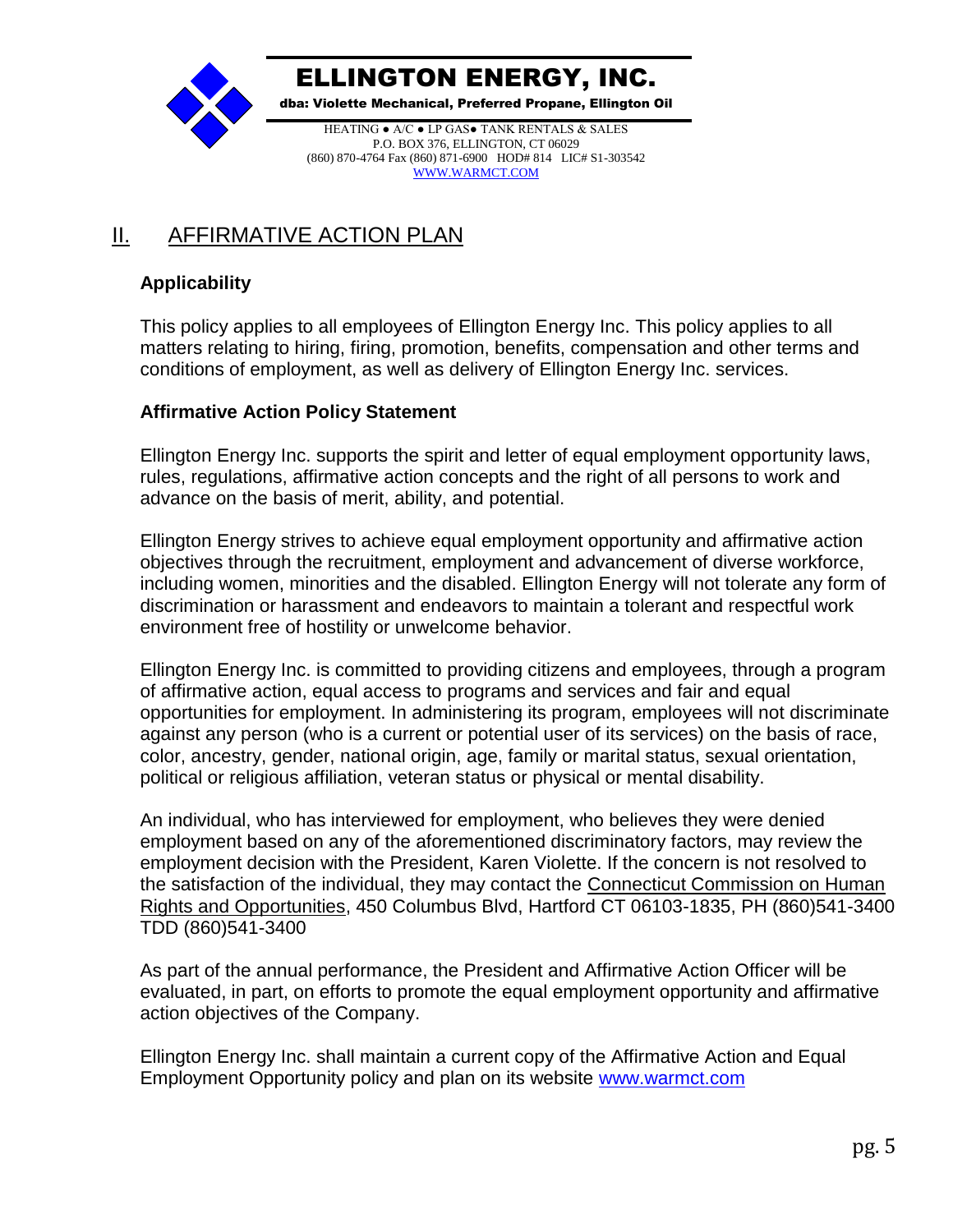

The policy and plan will accompany all employment applications distributed to potential new employees and will be made available for review by company employees and contractors, interested citizens and organizations served by the Company.

#### **Training, Educational and Development Plan and Schedule of Employees, Providers, Vendors**

Ellington Energy Inc.' Affirmative Action Plan is communicated to employees and the public through a variety of methods.

- 1. Employees
	- New employees are provided Ellington Energy's Affirmative Action and Equal Employment Opportunity policy and plan and encouraged to review and discuss questions or concerns with their supervisor/manager.
	- Ellington Energy Inc. posts a copy of the Affirmative Action and Equal Employment Opportunity policy and plan on its website for easy access by employees.
	- Ellington Energy Inc. recruitment announcements and advertisements identify Ellington Energy Inc. as an Equal Opportunity/Affirmative Action employer and include the statement., "Ellington Energy Inc. welcomes all forms of diversityracial, ethnic, age, geographic, perspective, and gender-and the benefits that come with diversity: new thinking, stronger economy, greater social justice"
- 2. Providers
	- Ellington Energy Inc. uses contract-service providers infrequently and does not provide Affirmative Action training for those providers. It should be noted, however, that Ellington Energy Inc. Affirmative Action Policy statement includes contractors and the expectation that they will advance the spirit and letter of equal employment opportunity laws, rules and regulations and affirmative action concepts and the right of all persons to work and advance on the basis of merit, ability, and potential.
- 3. Vendors
	- Ellington Energy Inc. does not provide Affirmative Action training to vendors.

#### III. ROLES FOR IMPLEMENTATION OF AFFIRMATIVE ACTION PLAN

Ellington Energy Inc. provides overall direction and resources to support the Affirmative Action Plan. Data Capture Solutions will foster and promote to employees the importance of a diverse workplace free from discrimination and harassment.

Ellington Energy Inc. is committed to the use of Affirmative Action precepts in hiring employees and in making appointments to its membership. Ellington Energy Inc. will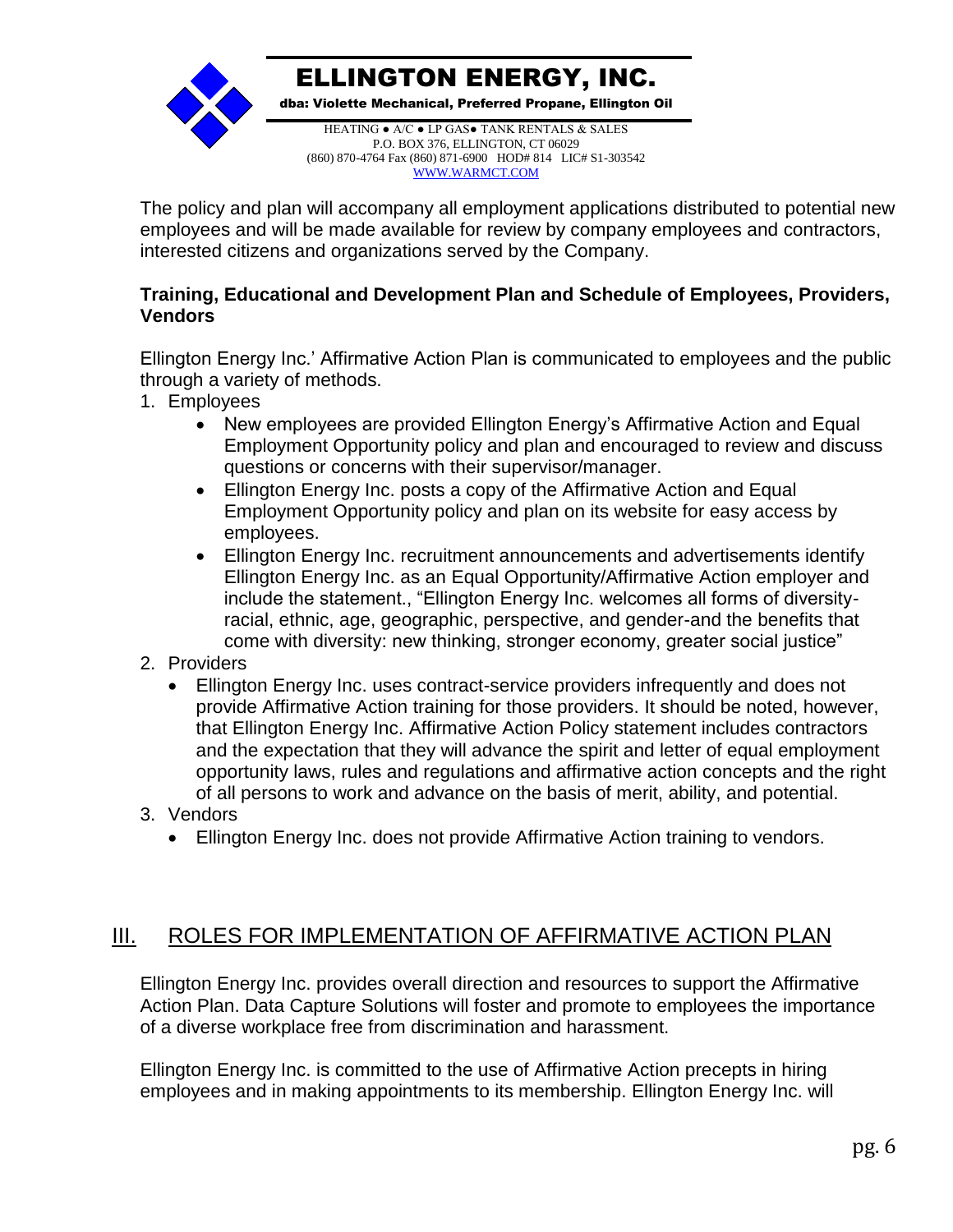

HEATING ● A/C ● LP GAS● TANK RENTALS & SALES P.O. BOX 376, ELLINGTON, CT 06029 (860) 870-4764 Fax (860) 871-6900 HOD# 814 LIC# S1-303542 [WWW.WARMCT.COM](http://www.warmct.com/) 

ELLINGTON ENERGY, INC. dba: Violette Mechanical, Preferred Propane, Ellington Oil

continue its implementation of the Affirmative Action Plan by exercising impartial and unbiased evaluations of future employment applications and interviews.

#### **Responsibilities and Accountabilities**

Ellington Energy Inc. entrusts and delegates to the Executive Officer the responsibility for implementation and adherence to the Affirmative Action goals to which Ellington Energy Inc. is committed.

**1. President or Assigned Director** – Ellington Energy Inc. Executive Officer has overall responsibility for compliance with policy and achievement of the Affirmative Action goes to which Ellington Energy Inc. is committed, will provide leadership and monitor progress toward meeting goals and objectives of the "Diversity Plan" and ensure compliance with applicable federal and state laws, rules, regulations and executive orders. The annual performance evaluation will include evaluation of affirmative action efforts and accomplishments. The President or Assigned Director at the time will be involved if the Human Resource department or Project/General Manager is unable to solve any dispute or uncertainty.

#### **2. Managers**

- a. Continue to take positive steps to accomplish affirmative action objectives.
- b. Maintain current practice nondiscrimination in employment with regard to race, religion, color, sex national origin, sexual orientation, parental status, and non-disqualifying physical or mental disability, and,
- c. Continue non-discriminatory practices and affirmative action within the following areas of responsibility:
	- i. Merit promotion of employees and recruitment and hiring of applicants;
	- ii. Fair treatment of all employees;
	- iii. Encouragement and recognition of employee achievements;
	- iv. Career development of employees; and
	- v. Full use of their skills.
- **3. Affirmative Action Officer** The Human Resources (HR) Generalist serves as the Affirmative Action Officer and is responsible for:
	- a. Developing and communicating agency policies and procedures related to AA/EEO and preparing and disseminating affirmative action information;
	- b. Coordinating activities in concert with the Affirmative Action Plan and monitoring progress toward affirmative action goals;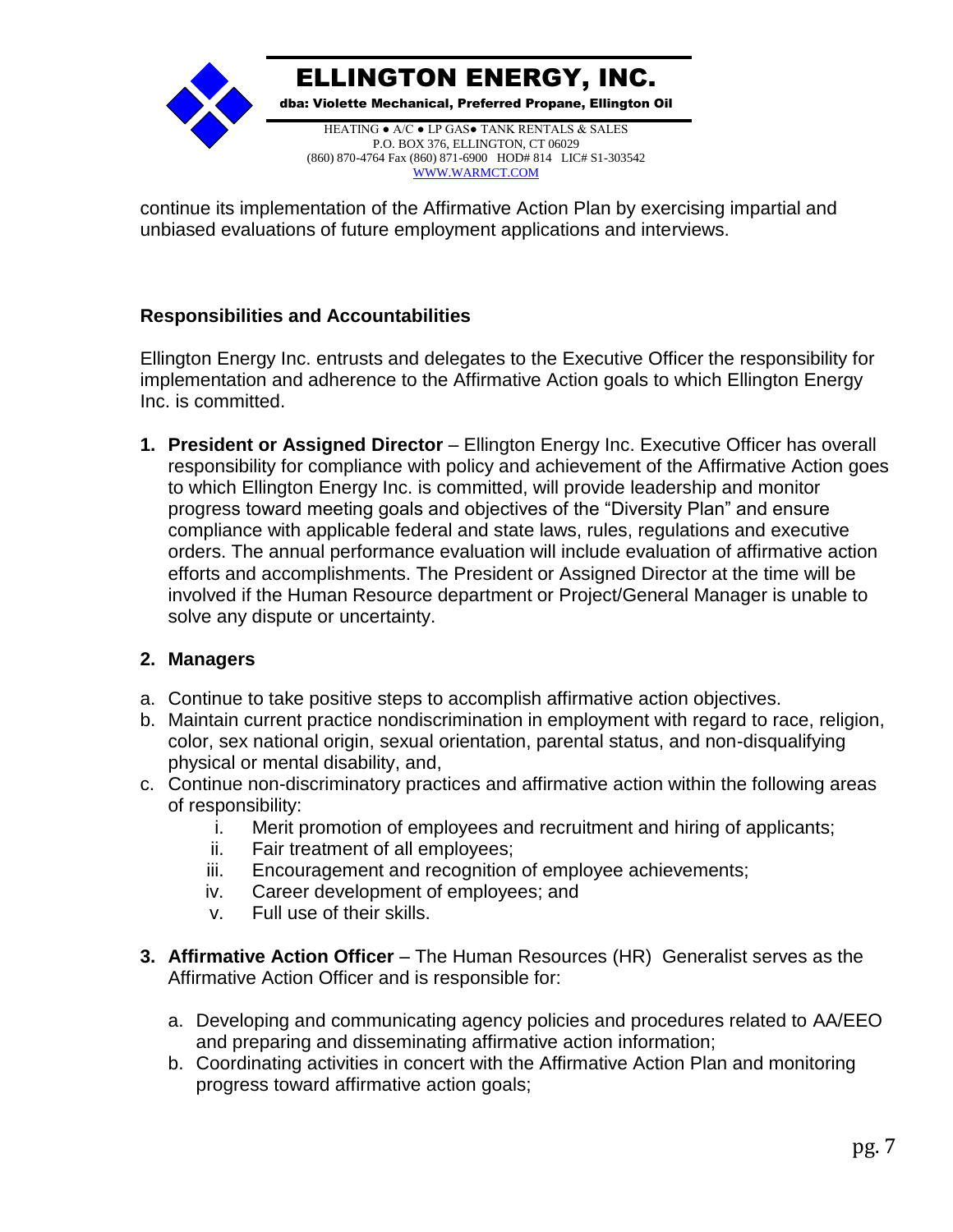

dba: Violette Mechanical, Preferred Propane, Ellington Oil

HEATING ● A/C ● LP GAS● TANK RENTALS & SALES P.O. BOX 376, ELLINGTON, CT 06029 (860) 870-4764 Fax (860) 871-6900 HOD# 814 LIC# S1-303542 [WWW.WARMCT.COM](http://www.warmct.com/) 

- c. Identifying solutions to barriers preventing achievement of Ellington Energy Inc. Affirmative Action goals;
- d. Assuring that the company recruitments are continuing to be conducted in compliance with AA/EEO goals;
- e. Applying the precepts of affirmative action in day-to-day work and in relation with fellow employees, job applicants, and the general public;
- f. Receiving and investigating or referring to the Presidents discrimination complaints;
- g. Attending equal opportunity, affirmative action, and diversity training in order to be informed of current affirmative action laws and issues and develop knowledge and skill for working with a diverse workforce.
- Executive Officer: Karen Violette, President
- AA/EEO/ADA Officer: Mary Royce, Bookkeeper, HR

#### IV. BIENNIUM 2022-2024

#### **Goals and Strategies**

In the 2022-2024 biennium, Ellington Energy Inc. will pursue the following goals and strategies.

1. Maintain Ellington Energy's commitment to affirmative action through the continued development and adherence to its Affirmative Action Plan.

#### **Strategy**

- Evaluate and revise policies and procedures as needed to promote Ellington Energy's commitment to affirmative action and equal employment opportunity.
- Continue to recruit qualified persons with disabilities, minorities, women, and other protected classes for position/volunteer vacancies.
- 2. Continue dialogue among employees and management to foster understanding and support for Ellington Energy's commitment to affirmative action.

#### **Strategy**

- Increase employee and management's knowledge and awareness of affirmative action through posting of the Affirmative Action Plan on company bulletins and website.
- Inform managers and employees as to their rights and responsibilities under Ellington Energy's affirmative Action policy.
- Make the complete Affirmative Action Plan available and accessible to all employees and contractors.

3. Maintain recruitment methods in order to maintain ethnic diversity among employees. **Strategy**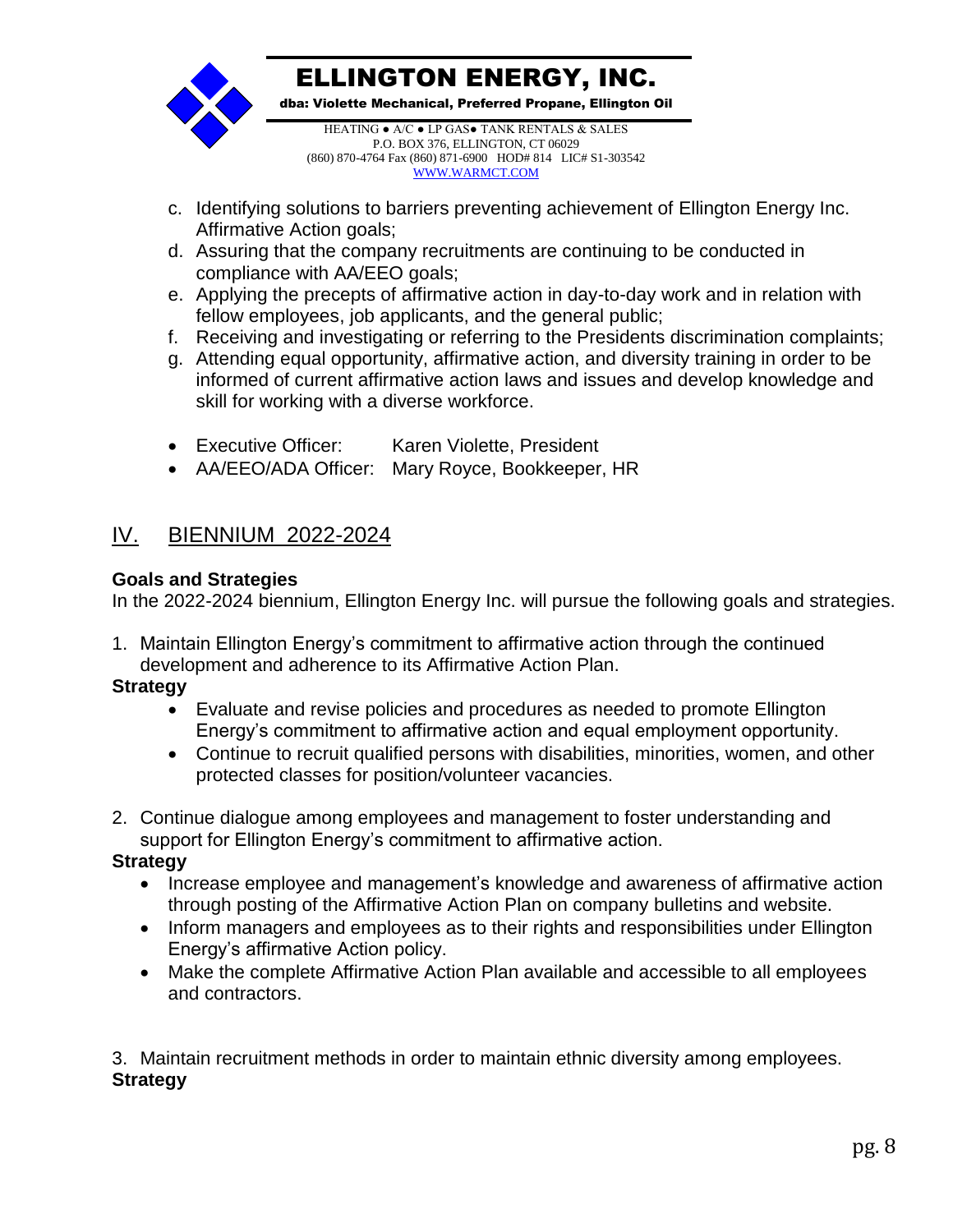

dba: Violette Mechanical, Preferred Propane, Ellington Oil

HEATING ● A/C ● LP GAS● TANK RENTALS & SALES P.O. BOX 376, ELLINGTON, CT 06029 (860) 870-4764 Fax (860) 871-6900 HOD# 814 LIC# S1-303542 [WWW.WARMCT.COM](http://www.warmct.com/) 

- Apply recruitment methods that include outreach to sources representing persons with disabilities, minorities, women, and other protected classes.
- Insure that advertisements and employment recruitment announcements contain the statement "Equal Opportunity/Affirmative Action Employer".
- Recommend qualified women, minority, and disabled candidates to the Executive Officer for job openings.
- 4. Increase knowledge and skills of Ellington Energy's management staff in applying Affirmative Action and EEO principles and in promoting a diverse workforce environment.

#### **Strategy**

- Ensure that managers understand Ellington Energy's affirmative action goals and responsibilities and assert their role in achieving these goals.
- Maintain management performance appraisal reviews used to evaluate managers on their effectiveness in achieving affirmative action objectives.

#### **V. Appendix A**

#### **NON-DISCRIMINATION AND WORKPLACE HARASSMENT POLICY**

#### **Applicability**

This policy applies to all employees of Ellington Energy Inc.

#### **Definitions**

*Discrimination* An Act based on prejudice.

*Harassment* A form of offensive treatment or behavior which to a reasonable person creates an intimidating, hostile, or abusive work environment. Harassment may include, but is not limited to, verbal harassment, such as racial epithets, ethnic or sexual jokes, and derogatory comments; physical harassment, such as unwanted touching, physical interference with normal work or movement, or assault; visual or audio harassment, such as derogatory or sexually or racially offensive posters, degrading songs, cartoons or drawings in any form, including written, computer generated or telephonic; and sexual harassment.

#### *Sexual Harassment*

Any sexual advance, request for sexual favors or other verbal or physical conduct of a sexual nature when:

a. Submission to such conduct is made either explicitly or implicitly a term or condition of an individual's employment.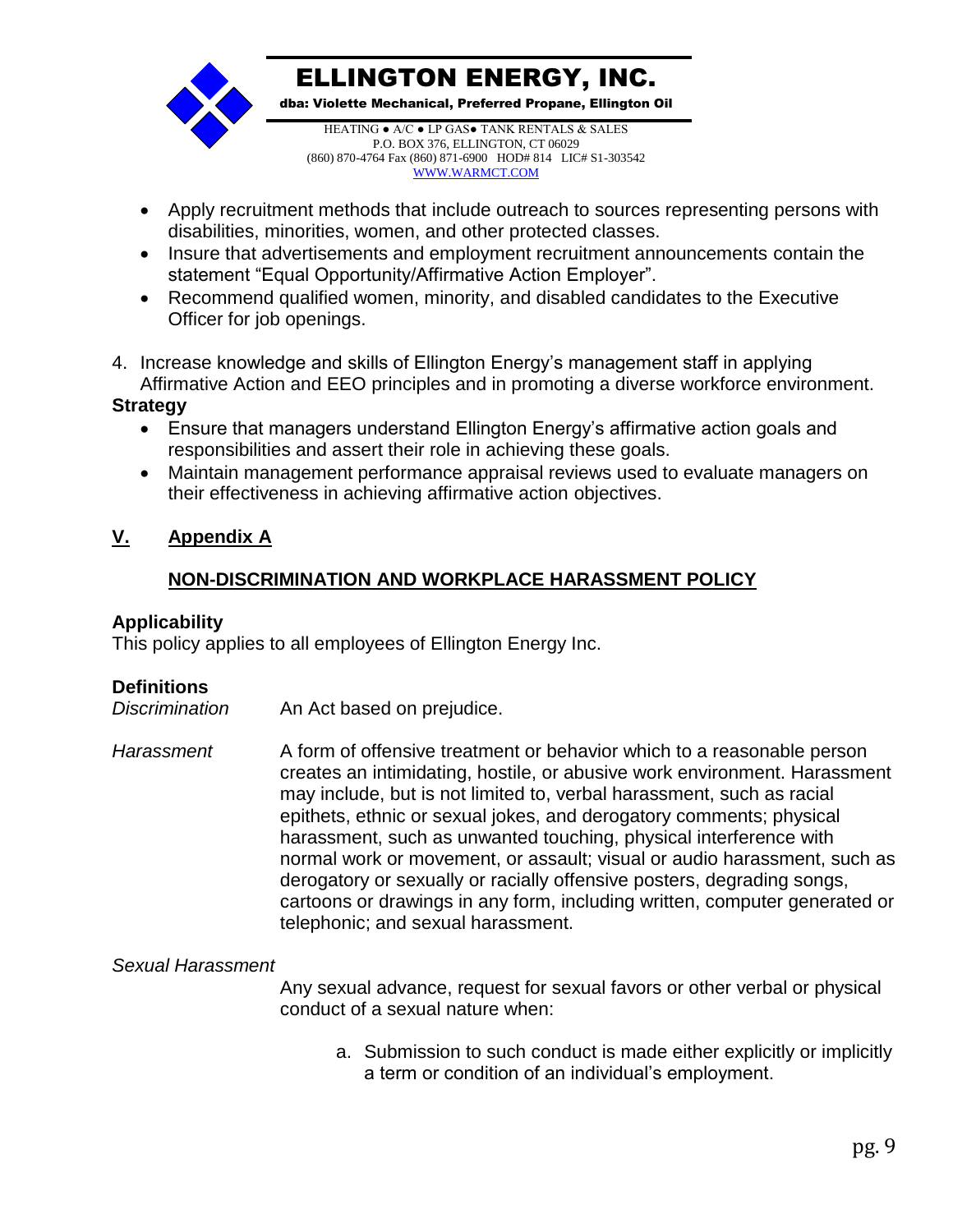

dba: Violette Mechanical, Preferred Propane, Ellington Oil

HEATING ● A/C ● LP GAS● TANK RENTALS & SALES P.O. BOX 376, ELLINGTON, CT 06029 (860) 870-4764 Fax (860) 871-6900 HOD# 814 LIC# S1-303542 [WWW.WARMCT.COM](http://www.warmct.com/) 

- b. Submission to, or rejection of such conduct by an individual is used as the basis for employment decisions affecting that individual;
- c. Such conduct has the purpose or effect of substantially interfering with an individual's work performance by creating an intimidating, hostile, or offensive working environment.

#### **Policy**

Ellington Energy Inc. is dedicated to providing professional and pleasant work environment, and will take the necessary steps to ensure that our work environment remains free from intimidating, hostile and other offensive conduct which might interfere with work performance. All employees are expected to treat each other with courtesy, consideration and professionalism. Ellington Energy will not tolerate harassment or other professional misconduct by any employee against any other employee, customer, or visitor to Ellington Energy Inc. for any reason. Harassment for any discriminatory reason, that is prohibited by State and Federal Law, such as race, sex , national origin, disability, sexual orientation, age or religion. With this policy, Ellington Energy Inc. prohibits not only unlawful harassment, but also other unprofessional and discourteous actions. Accordingly, derogatory racial, ethnic, religious, age sexual orientation, sexual or other inappropriate remarks, slurs, or jokes will not be tolerated.

#### **ADA AND RESONABLE ACCOMODATION POLICY**

#### **Applicability**

This policy applies to all applicants and employees of Ellington Energy Inc.

#### **Definitions**

| Reasonable Accommodation  | is "any modification or adjustment to a job or the work<br>environment that will enable a qualified applicant or<br>employee with a disability to perform essential job functions.<br>Reasonable accommodation also includes adjustments to<br>assure that a qualified individual with a disability has the<br>same rights and privileges in employment as non-disabled<br>employees." |
|---------------------------|----------------------------------------------------------------------------------------------------------------------------------------------------------------------------------------------------------------------------------------------------------------------------------------------------------------------------------------------------------------------------------------|
| Person with a Disability: | A person who has a physical or mental impairment which<br>substantially limits one or more major life activities, has a<br>record of such impairment, or is regarded as having such<br>impairment.                                                                                                                                                                                     |
| Undue Hardship:           | Significant difficult, expense, or impact on the company<br>when considered in light of a number of factors that include<br>the nature and cost of the accommodation in relation to the<br>size, resources and structure of the company.                                                                                                                                               |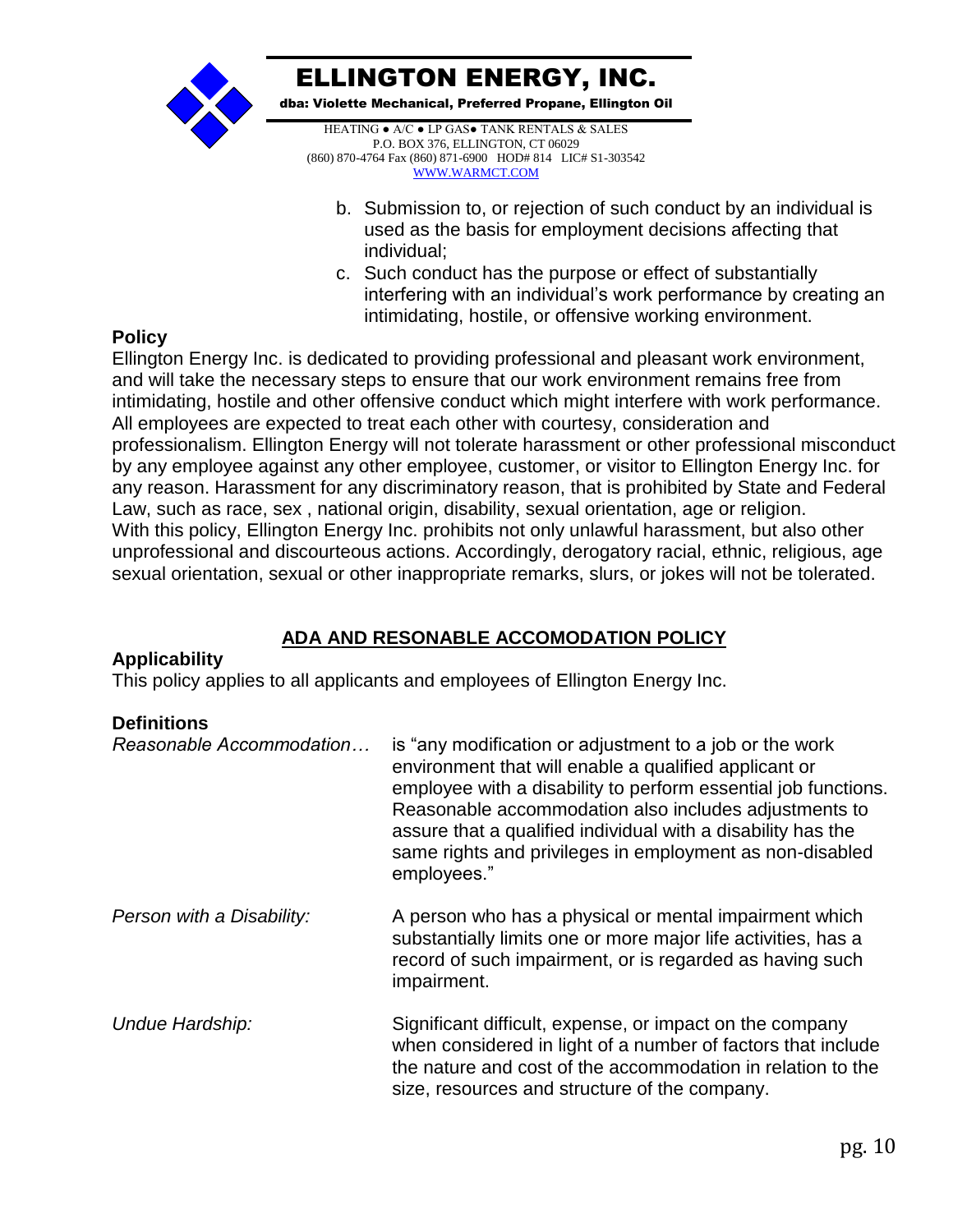

dba: Violette Mechanical, Preferred Propane, Ellington Oil

HEATING ● A/C ● LP GAS● TANK RENTALS & SALES P.O. BOX 376, ELLINGTON, CT 06029 (860) 870-4764 Fax (860) 871-6900 HOD# 814 LIC# S1-303542 [WWW.WARMCT.COM](http://www.warmct.com/) 

*ADA Coordinator*: The CEO is designated as the ADA Coordinator pursuant to part 35.107 of the American's with Disabilities Act. If Ellington Energy, Inc. ever becomes a public entity that employs 50 or more persons.

#### **Policy**

It is the policy of Ellington Energy Inc. to employ and advance in employment qualified individuals with disabilities. Ellington Energy Inc. shall make reasonable accommodations to known physical or mental limitations of a participating member of the public, a consumer of Ellington Energy Inc. services, or a job applicant or employee unless to do so would create an undue hardship on the agency, as provided under the Americans with Disabilities Act. (ADA). Ellington Energy Inc. will make every effort to furnish appropriate and necessary auxiliary aids to ensure that individuals with disabilities will have equal opportunities to participate in activities and to receive program services.

In compliance with ADA guidelines, Ellington Energy Inc. will provide special materials, services or assistance to individuals with a disability upon sufficient notice to the HR department. The Connecticut Relay Service, **7-1-1**, is available to assist individuals with speech or hearing disabilities. In addition, the Speech to Speech Relay Service supplies Connecticut with a toll-free number (**1-877-842-5177**) to assist individuals whose speech may be difficult to understand. If an individual does not request an accommodation, Ellington Energy Inc. is not obligated to provide one.

No employee of Ellington Energy Inc. nor any entity contracting with it may coerce, intimidate, threaten, or interfere with any individual who has opposed any act or practice prohibited by the ADA, participated in any investigation or aided or encouraged others to assert rights granted under the ADA.

An individual who believes that they have been discriminated against due to their disability shou8ld contact the ADA Coordinator or the HR Department. If the issue is not resolved to the individual's satisfaction, they may file a grievance with the:

- US DEPT OF JUSTICE CIVIL RIGHTS DEVISION 950 PENNSYLVANIA, N.W. /WASHINGTON DC 20530
- EQUAL EMPLOYEMNT OPPORTNITY COMMISION 131 M STREET, N.E. /WASHINGTON DC 20507

#### **EMPLOYEE TRAINING AND EDUCATION POLICY**

#### **Applicability**

This policy applies to all employees of Ellington Energy Inc.

#### **Definitions**

*Elective Training…* means training that an employee voluntarily takes to enhance or improve the effectiveness of employee performance in the current position.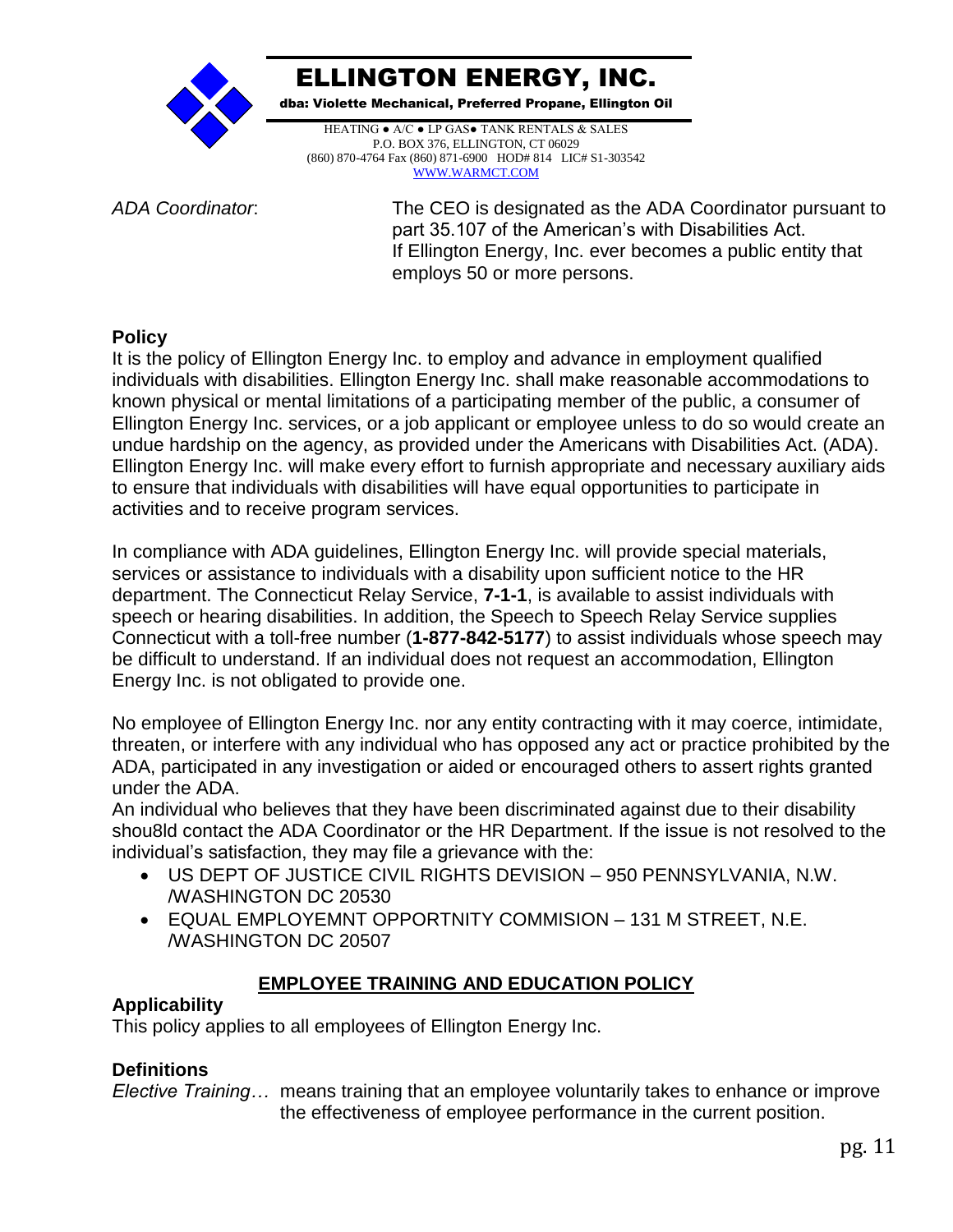

dba: Violette Mechanical, Preferred Propane, Ellington Oil

HEATING ● A/C ● LP GAS● TANK RENTALS & SALES P.O. BOX 376, ELLINGTON, CT 06029 (860) 870-4764 Fax (860) 871-6900 HOD# 814 LIC# S1-303542 [WWW.WARMCT.COM](http://www.warmct.com/) 

*Mandated Training:* training required by law or regulation, or to maintain a license or certificate required by the position.

*Required Training:* Training required by Ellington Energy Inc. such as new employee orientation, or to update or add skills as the job evolves, or to increase employee awareness of legal or policy issues (e.g., ADA, sexual harassment, etc.)

#### **Policy**

It is the policy of Ellington Energy Inc. to provide resources for employees to encourage their career development, as is reasonably practicable to do. Ellington Energy remains committed to maintaining a team-based organization with a positive work environment through equitable employee training and development opportunities. To accomplish this mission Ellington Energy may provide opportunities for training to employees for developing proficiency, enhancing skills and encouraging development in areas for potential advancement.

All employees shall be eligible for mandated and required training. Only full-time employees shall be eligible for elective training. The selection of an employee to attend training shall follow equal-opportunity guidelines. Any employee may request training and be considered for approval with determinations made on a case-by-case basis. Approval for training and partial or full support of training is a management decision that may be delegated to Roland Violette Jr. General Manager.

#### **Approval Criteria for Training and Education requests:**

- Availability of budgeted funds;
- Alignment with company and position priorities and goals;
- Ability to meet operating requirements while employee attends training;
- Training is needed to improve effectiveness in the employee's present job;
- Training is needed because of changes and/or additions to the employee's job duties;
- Training is part of established career development goals that will benefit the company.

#### **VI. APPENDIX B**

## **Age Discrimination**

**The Age Discrimination in Employment Act of 1967 (ADEA)** protects individuals who are 40 years of age or older from employment discrimination based on age. ADEA's protections apply to both employees and job applicants. Under the ADEA, it is unlawful to discriminate against a person because of his/her age with respect to any term, condition, or privilege of employment, including hiring, firing, promotion, layoff, compensation, benefits, job assignments, and training.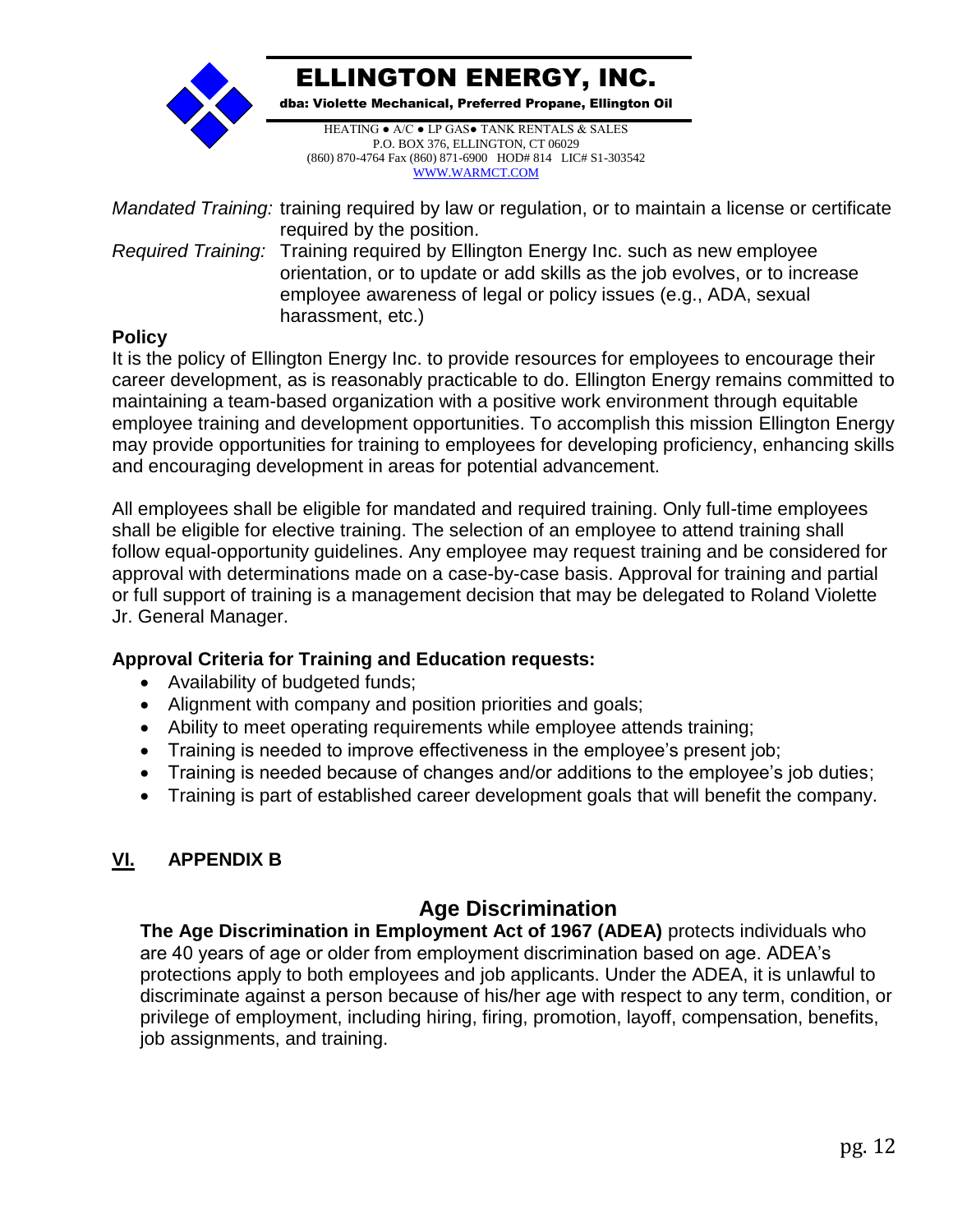

It is also unlawful to retaliate against an individual for opposing employment practices that discriminate based on age or for filing an age discrimination charge, testifying, or participating in any way in an investigation, proceeding, or litigation under the ADEA.

The ADEA applies to employers with 20 or more employees, including state and local governments. It also applies to employment agencies and labor organizations, as well as to the federal government. ADEA protections include:

#### **Apprenticeship Programs**

It is generally unlawful for apprenticeship programs, including joint labor-management apprenticeship programs, to discriminate on the basis of an individual's age. Age limitations in apprenticeship programs are valid only if they fall within certain specific exceptions under the ADEA or if the EEOC grants a specific exemption.

#### **Job Notices and Advertisements**

The ADEA generally makes it unlawful to include age preferences, limitations, or specifications in job notices or advertisements. A job notice or advertisement may specify an age limit only in the rare circumstances where age is shown to be a "bona fide occupational qualification" (BFOQ) reasonably necessary to the normal operation of business.

#### **Pre-Employment Inquiries**

The ADEA does not specifically prohibit an employer from asking an applicant's age or date of birth. However, because such inquiries may deter older workers from applying for employment or may otherwise indicate possible intent to discriminate based on age, requests for age information will be closely scrutinized to make sure that the inquiry was made for lawful purpose, rather than for a purpose prohibited by the ADEA.

#### **Benefits**

**The Older Workers Benefit Protection Act of 1990 (OWBPA)** amended the ADEA to specifically prohibit employers from denying benefits to older employees. Congress recognized that the cost of providing certain benefits to older workers is greater than the cost of providing those same benefits to younger workers, and that those greater costs would create a disincentive to hire older workers. Therefore, in limited circumstances, an employer may be permitted to reduce benefits based on age, as long as the cost of providing the reduced benefits to older workers is the same as the cost of providing benefits to the younger workers.

#### **Waivers of ADEA Rights**

An employer may ask an employee to waive his/her rights or claims under the ADEA either in the settlement of an ADEA administrative or court claim or in connection with an exit incentive program or other employment termination program. However, the ADEA, as amended by OWBPA, sets out specific minimum standards that must be met in order for a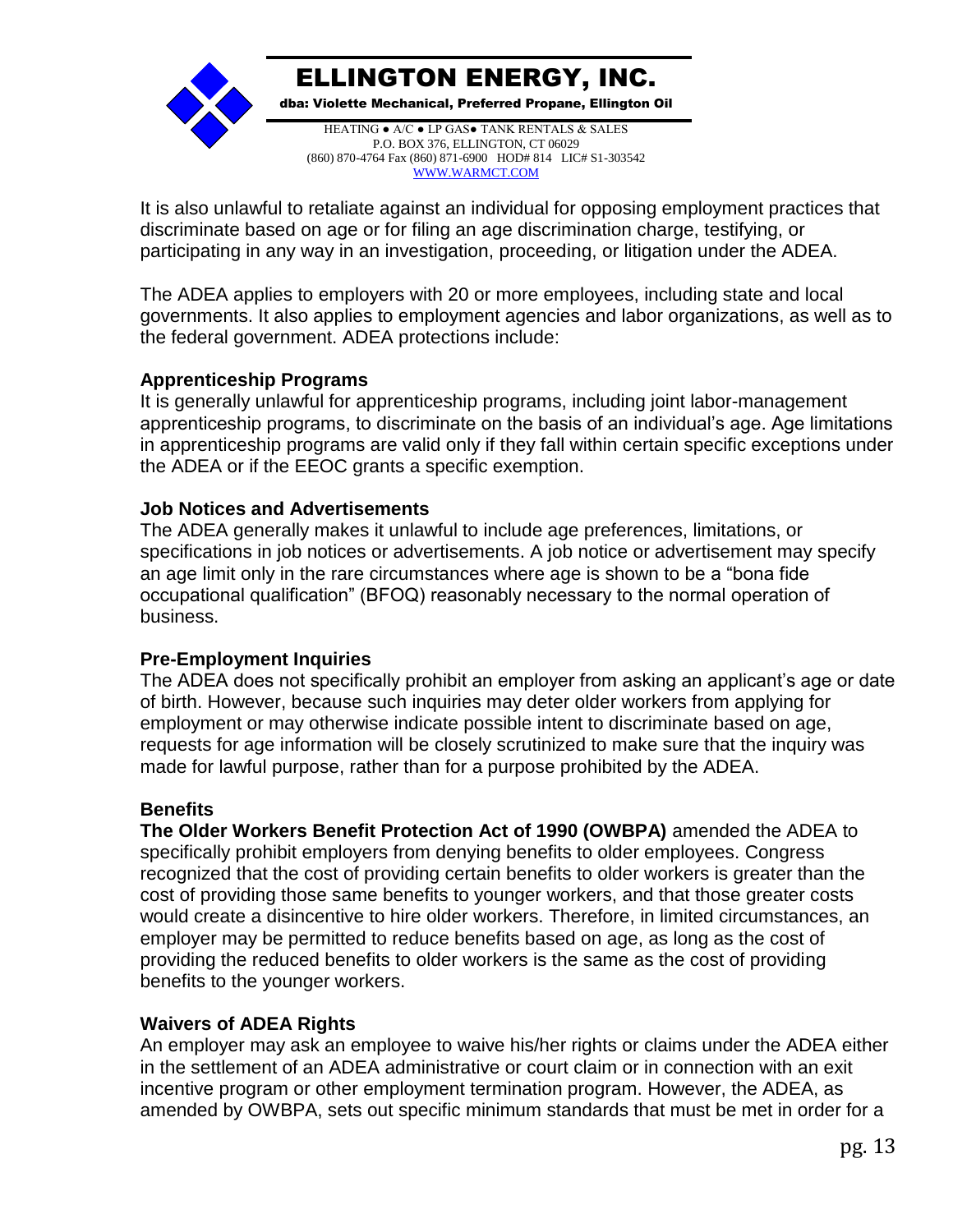

dba: Violette Mechanical, Preferred Propane, Ellington Oil

HEATING ● A/C ● LP GAS● TANK RENTALS & SALES P.O. BOX 376, ELLINGTON, CT 06029 (860) 870-4764 Fax (860) 871-6900 HOD# 814 LIC# S1-303542 [WWW.WARMCT.COM](http://www.warmct.com/) 

waiver to be considered knowing and voluntary and, therefore, valid. Among other requirements, a valid ADEA waiver must:

- 1. Be in writing and be understandable;
- 2. Specifically refer to ADEA rights or claims;
- 3. Not waive rights or claims that may arise in the future;
- 4. Be in exchange for valuable consideration;
- 5. Advise the individual in writing to consult an attorney before signing the waiver; and
- 6. Provide the individual at least 21 days to consider the agreement and at least seven days to revoke the agreement after signing it.

If an employer requests an ADEA waiver in connection with an exit incentive program or other employment termination program, the minimum requirements for a valid waiver are more extensive.

#### **Statistics**

In Fiscal Year 2021, EEOC received 12,965 charges of age discrimination. EEOC resolved 13,060 age discrimination charges in FY 2021 and recovered \$83.8 million in monetary benefits for charging parties and other aggrieved individuals (not including monetary benefits obtained through litigation).

## **Disability Discrimination**

Title I of the **Americans with Disabilities Act of 1990** prohibits private employers, state and local governments, employment agencies and labor unions from discriminating against qualified individuals with disabilities in job application procedures, hiring, firing, advancement, compensation, job training, and other terms, conditions, and privileges of employment. The ADA covers employers with 15 or more employees, including state and local governments. It also applies to employment agencies and to labor organizations. The ADA;s nondiscrimination standards also apply to federal sector employees under the section 501 of the Rehabilitation Act, as amended, and its implementing rules An individual with a disability is a person who:

- Has a physical or mental impairment that substantially limits one or more major life activities;
- Has a record of such an impairment; or
- Is regarded as having such impairment.

A qualified employee or applicant with a disability is an individual who, with or without reasonable accommodation, can perform the essential functions of the job in question. Reasonable accommodation may include, but is not limited to:

- Making existing facilities used by employees readily accessible to and usable by person with disabilities.
- Job restructuring, modifying work schedules, reassignment to a vacant position;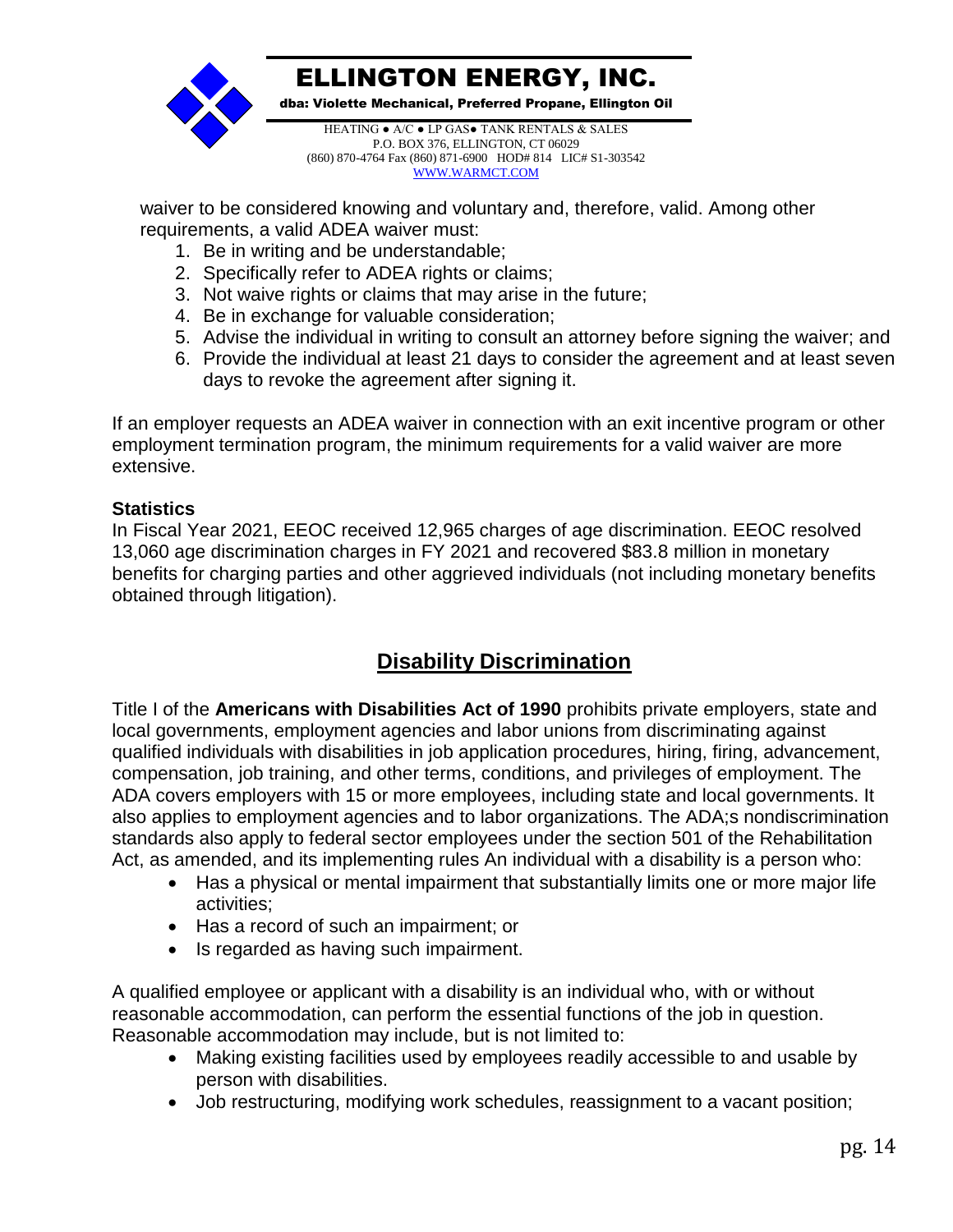

 Acquiring or modifying equipment or devices, adjusting or modifying examinations, training materials, or policies, and providing qualified reader or interpreters.

 $\bullet$ An employer is required to make a reasonable accommodation to the known disability of a qualified applicant or employee if it would not impose an "undue hardship" on the operation of the employer's business. Undue hardship is defined in an action requiring significant difficulty or expense when considered in light of factors such as an employer's size, financial resources, and the nature and structure of its operation.

An employer is not required to lower quality or production standards to make an accommodation; nor is an employer obligated to provide personal use items such as glasses or hearing aids.

Title I of the ADA also covers:

#### **Medical Examinations and Inquiries**

Employers may not ask job applicants about the existence, nature, or severity of a disability. Applicants may be asked about their ability to perform specific job functions. A job offer may be conditioned on the results of a medical examination, but only if the examination is required for all entering employees in similar jobs. Medical examinations of employees must be job related and consistent with the employer's business needs.

#### **Drug and Alcohol Abuse**

Employees and applicants currently engaging in the illegal use of drugs are not covered by the ADA when an employer acts on the basis of such use. Test for illegal drugs are not subject to the ADA's restrictions on medical examinations. Employers may hold illegal drug users and alcoholics to the same performance standards as other employees.

It is also unlawful to retaliate against an individual for opposing employment practices that discriminate based on disability or for filing a discrimination charge, testifying, or participating in any way in an investigation, proceeding, or litigation under the ADA.

#### **Statistics**

In Fiscal Year 2021, EEOC received 22,843 charges of disability discrimination. EEOC resolved 22,783 disability discrimination charges in FY 2021 and recovered \$122.2 million in monetary benefits for charging parties and other aggrieved individuals (not including monetary benefits obtained through litigation).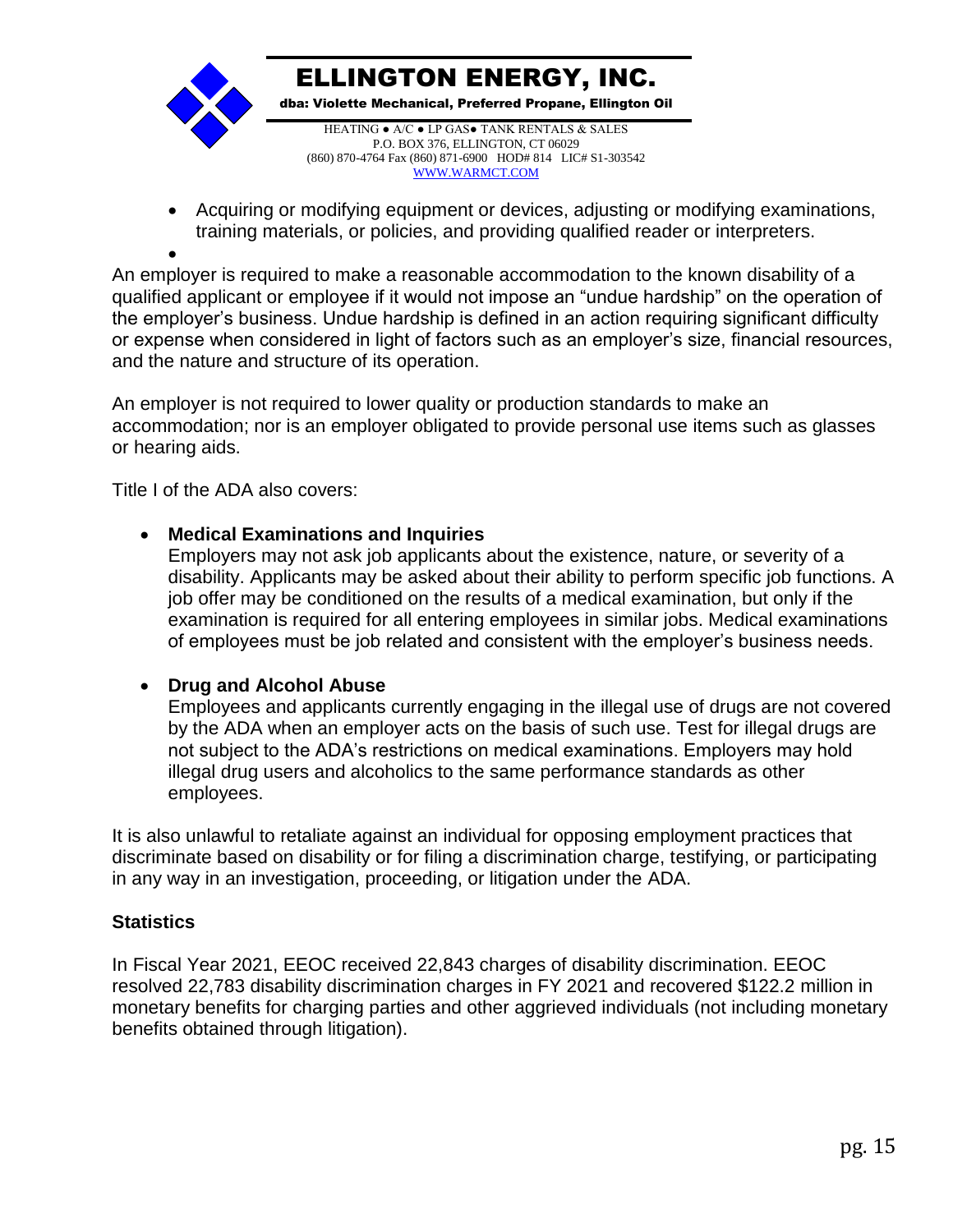

dba: Violette Mechanical, Preferred Propane, Ellington Oil

HEATING  $\bullet$  A/C  $\bullet$  LP GAS $\bullet$  TANK RENTALS & SALES P.O. BOX 376, ELLINGTON, CT 06029 (860) 870-4764 Fax (860) 871-6900 HOD# 814 LIC# S1-303542 [WWW.WARMCT.COM](http://www.warmct.com/) 

## **Equal Pay and Compensation Discrimination**

The right of employees to be free from discrimination in their compensation is protected under several federal laws, including the following enforced by the U.S. Equal Employment Opportunity Commission (EEOC): the **Equal Pay Act of 1963, Title VII of the Civil Rights Act of 1964, the Age Discrimination in Employment Act of 1967,** and **Title I of the Americans with Disabilities Act of 1990.**

The Equal Pay Act requires that men and women be given the equal pay for equal work in the same establishment. The jobs need not to be identical, but they must substantially equal. It is job content, not job titles, that determines whether jobs are substantially equal. Specifically, the EPA provides:

Employers may not pay unequal wages to men and women who perform jobs that require substantially equal skill, effort and responsibility, and that are performed under similar working conditions within the same establishment. Each of these factors is summarized below.

- **Skill** Measured by factors such as the experience, ability, education, and training required to perform the job. The key issue is what skills are required for the job, not what skills the individual employees may have. For example, two bookkeeping jobs could be considered equal under the EPA even if one of the job holders has a master's degree in physics, since that degree would not be required for the job.
- **Effort** The amount of physical or mental exertion needed to perform the job. For example, suppose that men and women work side by side on a line assembling machine parts. The person at the end of the line must also lift the assembled product as he or she completes the work and place it on a board. That job requires more effort than the other assembly line jobs if the extra effort of lifting the assemble product off the line is substantial and is a regular part of the job. As a result, it would not be a violation to pay that person more, regardless of whether the job is held by a man or a woman.
- **Responsibility** The degree of accountability required in performing the job. For example a salesperson who is delegated the duty of determining whether to accept customers' personal checks has more responsibility than other salespeople. On the other hand, a minor difference in responsibility, such as turning out the lights at the end of the day, would not justify a pay differential.
- **Working Conditions**  This encompasses two factors: (1) physical surroundings like temperature, fumes, and ventilation; and (2) hazards.
- **Establishment**  The prohibition against compensation discrimination under the EPA applies only to jobs within an establishment. An establishment is a distinct physical place of business rather than an entire business or enterprise consisting of several places of business. However, in some circumstances, physically separate places of business should be treated as one establishment. For example, if a central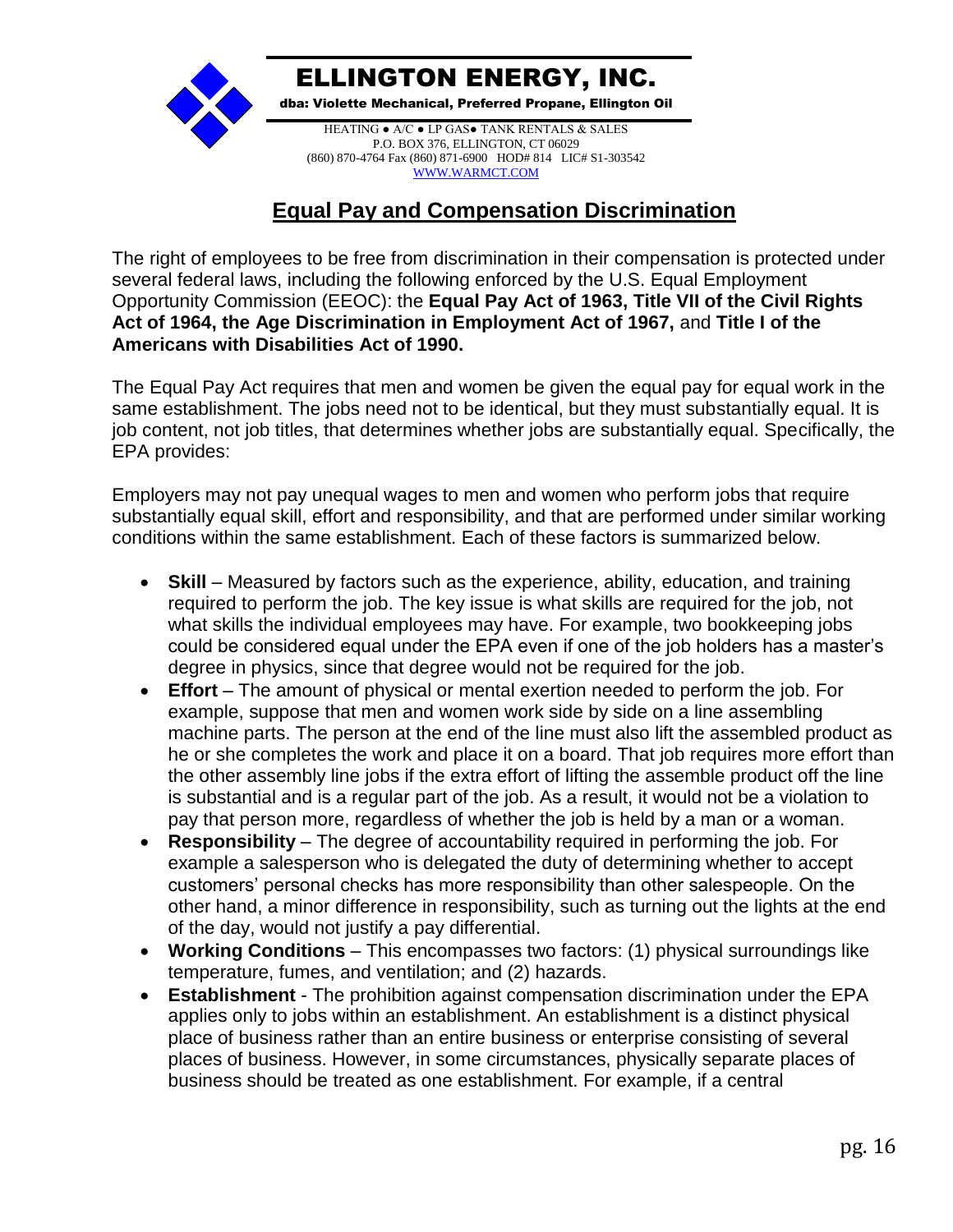

administrative unit hires employees, sets their compensation, and assigns them to work locations, the separate work sites can be considered part of one establishment.

Pay differentials are permitted when they are based on seniority, merit, quantity or quality of production or a factor other than sex. These are known as "affirmative defenses" and it is the employer's burden to prove that they apply.

In correcting a pay differential, no employee's pay may be reduced. Instead, the pay of the lower paid employee(s) must be increased.

Title VII, ADEA, and ADA:

Title VII, the ADEA, and the ADA prohibit compensation discrimination on the basis of race, color, religion, sex, national origin, age, or disability. Unlike the EPA, there is no requirement under Title VII, the ADEA, or the ADA that the claimant's job is substantially equal to that of a higher paid person outside the claimant's protected class, nor do these statutes require the claimant to work in the same establishment as a comparator.

Compensation discrimination under Title VII, the ADEA, or the ADA can occur in a variety of forms.

For example:

- An employer pays an employee with a disability less than similarly situated employees without disabilities and the employer's explanation (if any) does not satisfactorily account for the differential.
- A discriminatory compensation system has been discontinued but still has lingering discriminatory effects on present salaries. For example, if an employer has a compensation policy or practice that pays Hispanics lower salaries than other employees, the employer must not only adopt a new non-discriminatory compensation policy, it also must affirmatively eradicate salary disparities that began prior to the adoption of the new policy and make the victims whole.
- An employer sets the compensation for jobs predominately held by, for example, women or African-Americans below that suggested by the employer's job evaluation study, while the pay for jobs predominately held by men or whites is consistent with the level suggested by job evaluation study.
- An employer maintains a neutral compensation policy or practice that has an adverse impact on employees in a protected class and cannot be justified as job related and consistent with business necessity. For example, if an employer provides extra compensation to employees who are the "head of household, "i.e., married with dependents and the primary financial contributor to the household, the practice may have an unlawful disparate impact on women.

It is also unlawful to retaliate against an individual for opposing employment practices that discriminate based on compensation or for filing a discrimination charge, testifying, or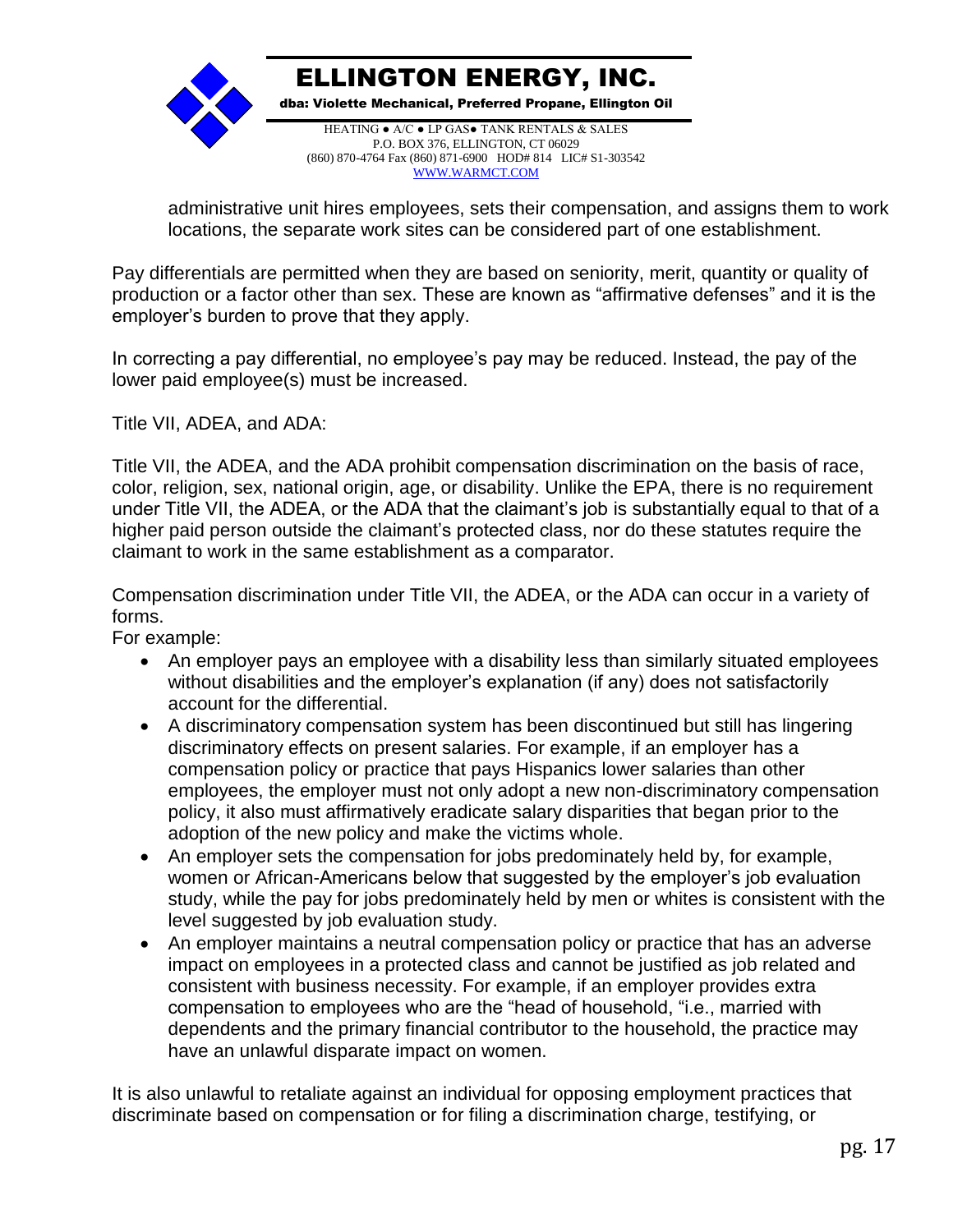

ELLINGTON ENERGY, INC. dba: Violette Mechanical, Preferred Propane, Ellington Oil

HEATING ● A/C ● LP GAS● TANK RENTALS & SALES P.O. BOX 376, ELLINGTON, CT 06029 (860) 870-4764 Fax (860) 871-6900 HOD# 814 LIC# S1-303542

[WWW.WARMCT.COM](http://www.warmct.com/) 

participating in any way in an investigation, proceeding, or litigation under Title VII, ADEA, ADA or the Equal Pay Act.

#### **Statistics**

In Fiscal Year 2021, EEOC received 885 charges of compensation discrimination.

## **National Origin Discrimination**

Whether an employee or job applicant's ancestry is Mexican, Ukrainian, Filipino, Arab, American Indian, or any other nationality, he or she is entitled to the same employment opportunities as anyone else. EEOC enforces the federal prohibition against national origin discrimination in employment under Title VII of the Civil Rights Act of 1964, which covers employers with fifteen (15) or more employees.

"With American society growing increasingly diverse, protection against national origin discrimination is vital to the right of workers complete for jobs on a level playing field," said EEOC Chair Cari M. Dominquez, announcing the issuance of recent guidance on national origin discrimination. "Immigrants have long been an asset to American workforce. This is truer than ever in today's increasingly global economy. Recent world events including the events of September 11, 2001, only add to the need for employers to be vigilant in ensuring a workplace free from discrimination."

#### **About National Origin Discrimination**

National origin discrimination means treating someone less favorably because he or she comes from a particular place, because of his or her ethnicity or accent, or because it is believed that he or she has a particular ethnic background. National origin discrimination also means treating someone less favorably at work because of marriage or other association with someone of particular nationality. Examples of violations covered under Title VII include.

#### **Employment Decisions**

Title VII prohibits any employment decision, including recruitment, hiring, and firing or layoffs, based on national origin.

#### **Harassment**

Title VII prohibits offensive conduct, such as ethnic slurs, that creates a hostile work environment based on national origin. Employers are required to take appropriate steps to prevent and correct unlawful harassment. Likewise, employees are responsible for reporting harassment at an early stage to prevent its escalation.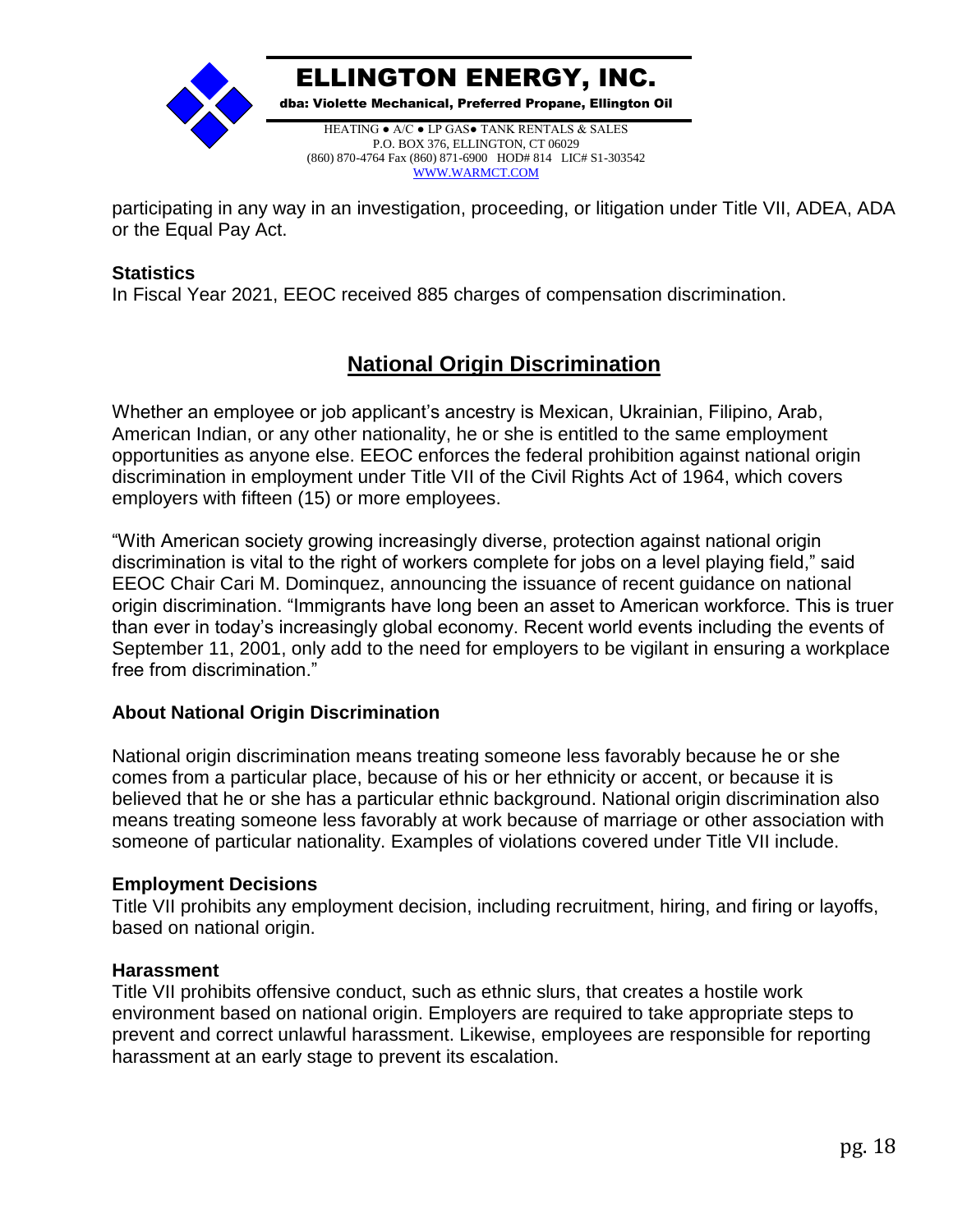

dba: Violette Mechanical, Preferred Propane, Ellington Oil

HEATING ● A/C ● LP GAS● TANK RENTALS & SALES P.O. BOX 376, ELLINGTON, CT 06029 (860) 870-4764 Fax (860) 871-6900 HOD# 814 LIC# S1-303542 [WWW.WARMCT.COM](http://www.warmct.com/) 

#### **Language**

**Accent discrimination**

An employer may not base a decision on an employee's foreign accent unless the accent materially interferes with job performance

- **English fluency** A fluency requirement is only permissible if required for the effective performance of the position for which it is imposed.
- **English-only rules** English-only rules must be adopted for nondiscriminatory reasons. An English-only rule may be used if it is needed to promote the safe or efficient operation of the employers business.

#### **Coverage of foreign nationals**

Title VII and the other antidiscrimination laws prohibit discrimination against individuals employed in the United States, regardless of citizenship. However, relief may be limited if an individual does not have work authorization.

#### **Statistics**

In Fiscal Year 2021, EEOC received 6,213 charges of national origin discrimination.

## **Pregnancy Discrimination**

The Pregnancy Discrimination Act is an amendment to **Title VII of the Civil Rights Act of 1964.** Discrimination on the basis of pregnancy, childbirth, or related medical conditions constitutes unlawful sex discrimination under Title VII, which covers employers with 15 or more employees, including state and local governments. Title VII also applies to employment agencies and to labor organizations, as well as to the federal government. Women who are pregnant or affected by related conditions must be treated in the same manner as other applicants or employees with similar abilities or limitations.

Title VII's pregnancy – related protections include:

**Hiring**

An employer cannot refuse to hire a pregnant woman because of her pregnancy, because of a pregnancy-related condition or because of the prejudices of co-workers, clients or customers.

#### **Pregnancy and Maternity Leave**

An employer may not single out pregnancy-related conditions for special procedures to determine an employee's ability to work. However, if an employer requires its employees to submit a doctor's statement concerning their inability to work before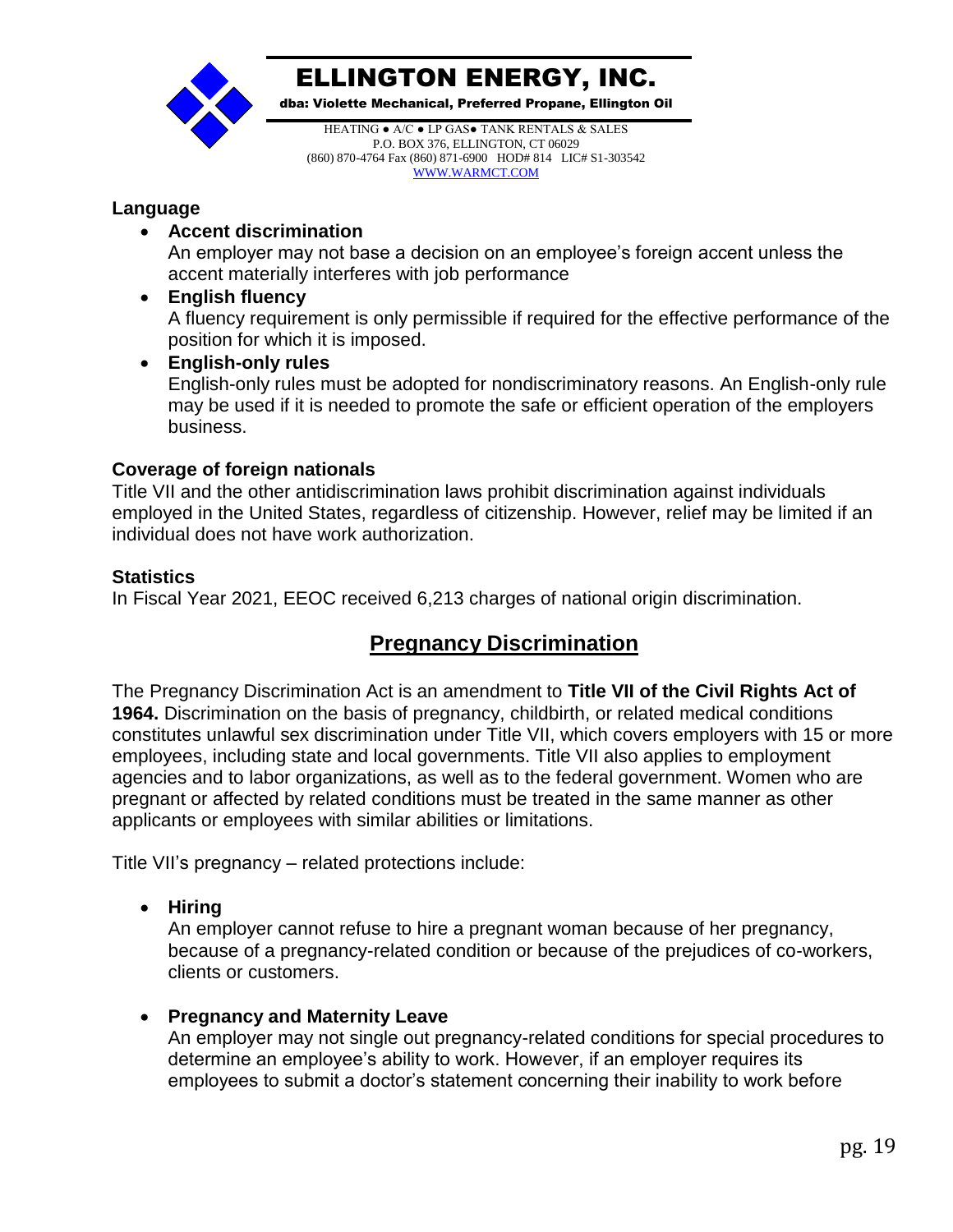

granting leave or paying sick benefits, the employer may require employees affected by pregnancy- related conditions to submit such statements.

If an employee is temporarily unable to perform her job due to pregnancy, the employer must treat her same as any other temporarily disabled employee. For example, if the employer allows temporarily disabled employees to modify tasks, perform alternative assignments or take disability leave or leave without pay, the employer also must allow an employee who is temporarily disabled due to pregnancy to do the same.

Pregnant employees must be permitted to work as long as they are able to perform their jobs. If an employee has been absent from work as a result of a pregnancy-related condition and recovers, her employer may not require her to remain on leave until the baby's birth. An employer may not have a rule that prohibits an employee from returning to work for a predetermined length of time after childbirth.

Employers must hold open a job for a pregnancy-related absence the same length of time jobs are held open for employees on sick or disability leave.

#### **Health Insurance**

Any health insurance provided by an employer must cover expenses for pregnancyrelated conditions on the same basis as costs for other medical conditions. Health insurance for expenses arising from abortion is not required, except where the life of the mother is endangered.

Pregnancy-related expenses should be reimbursed exactly as those incurred for other medical conditions, whether payment is on a fixed basis or la percentage of reasonableand customary-charge basis.

The amounts payable by the insurance provider can be limited only to the same extent as amounts payable for other conditions. No additional, increased, or larger deductible can be imposed.

Employers must provide the same level of health benefits for spouses of male employees as they do for spouses of female employees.

#### **Fringe Benefits**

Pregnancy-related benefits cannot be limited to married employees. In an all-female workforce or job classification, benefits must be provided for pregnancy-related conditions if benefits are provided for other medical conditions.

If an employer provides any benefits to workers on leave, the employer must provide the same benefits for those on leave for pregnancy-related conditions.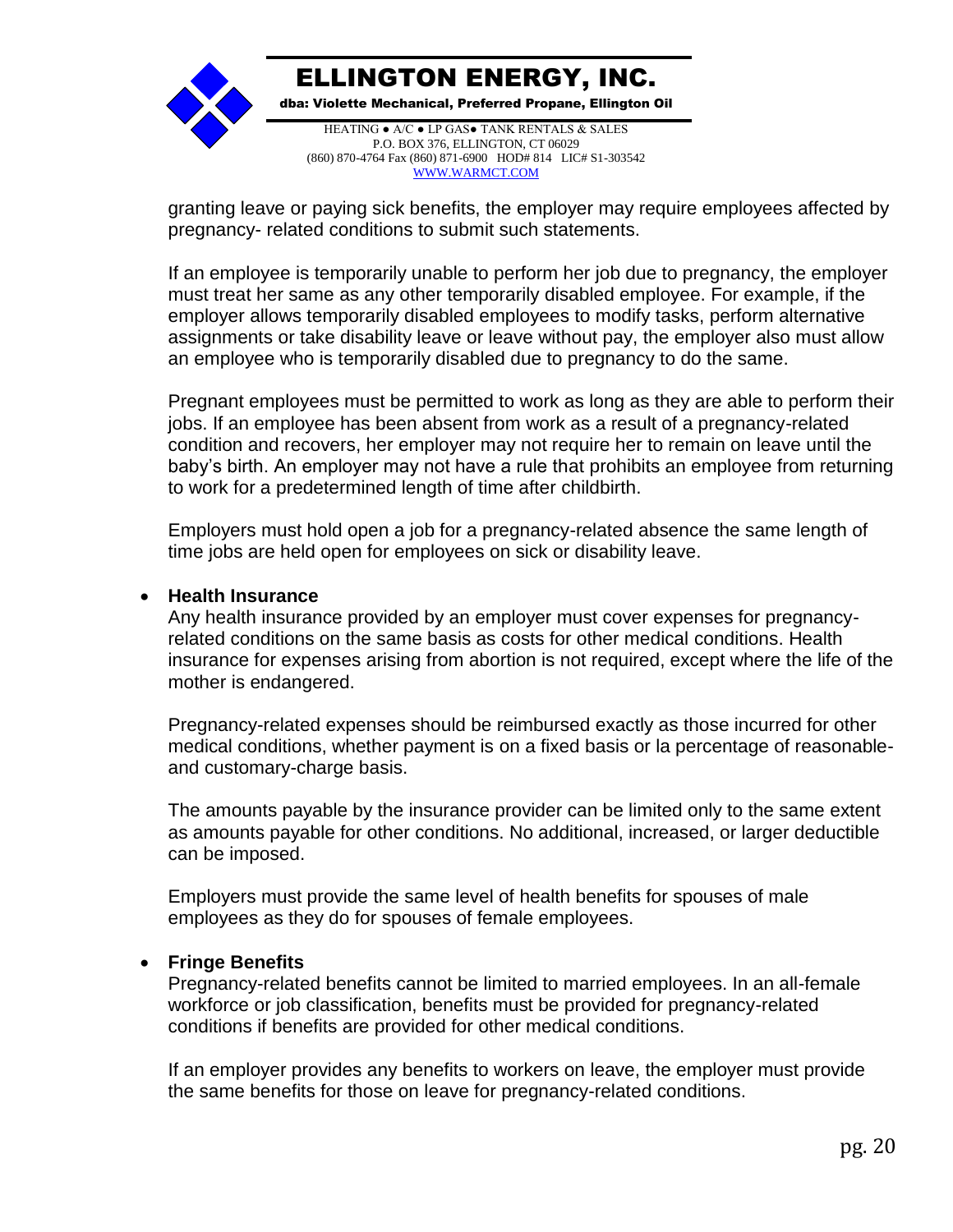

Employees with pregnancy-related disabilities must be treated the same as other temporarily disabled employees for accrual and crediting of seniority, vacation calculation, pay increases, and temporary disability benefits.

It is also unlawful to retaliate against an individual for opposing employment practices that discriminate based on pregnancy or for filing a discrimination charge, testifying, or participating in any way in an investigation, proceeding, or litigation under Title VII.

#### **Statistics**

In Fiscal Year 2021, EEOC received 2,261 charges of pregnancy-based discrimination. EEOC resolved 2,417 pregnancy discrimination charges in FY 2021 and recovered \$328 million in monetary benefits for charging parties and other aggrieved individuals (not including monetary benefits obtained through litigation).

## **Race/Color Discrimination**

**Title VII of the Civil Rights Act of 1964** protects individuals against employment discrimination on the baes of race and color, as well as national origin, sex, and religion. Title VII applies to employers with 15 or more employees, including state and local governments. It also applies to employment agencies and to labor organizations, as well as to the federal government.

Equal employment opportunity cannot be denied any person because of his/her racial group or perceived racial group, his/her race-linked characteristics (e.g., hair texture, color, facial features), or because of his/her marriage to or association with someone of a particular race or color. Title VII also prohibits employment decisions based on stereotypes and assumptions about abilities, traits, or the performance of individuals of certain racial groups. Title VII's prohibitions apply regardless of whether the discrimination is directed at Whites, Blacks, Asians, Latinos, Arabs, Native Americans, Native Hawaiians and Pacific Islanders, multi-racial individuals, or persons of any other race, color or ethnicity.

It is unlawful to discriminate against any individual in regard to recruiting, hiring and promotion, transfer, work assignments, performance measurements, the work environment, job training, discipline and discharge, wages and benefits, or any other term, condition, or privilege of employment. Title VII prohibits not only intentional discrimination, but also neutral job policies that disproportionately affect persons of a certain race or color and that are not related to the job and the needs of the business. Employers should adopt "best practices" to reduce the likelihood of discrimination and to address impediments to equal employment opportunity.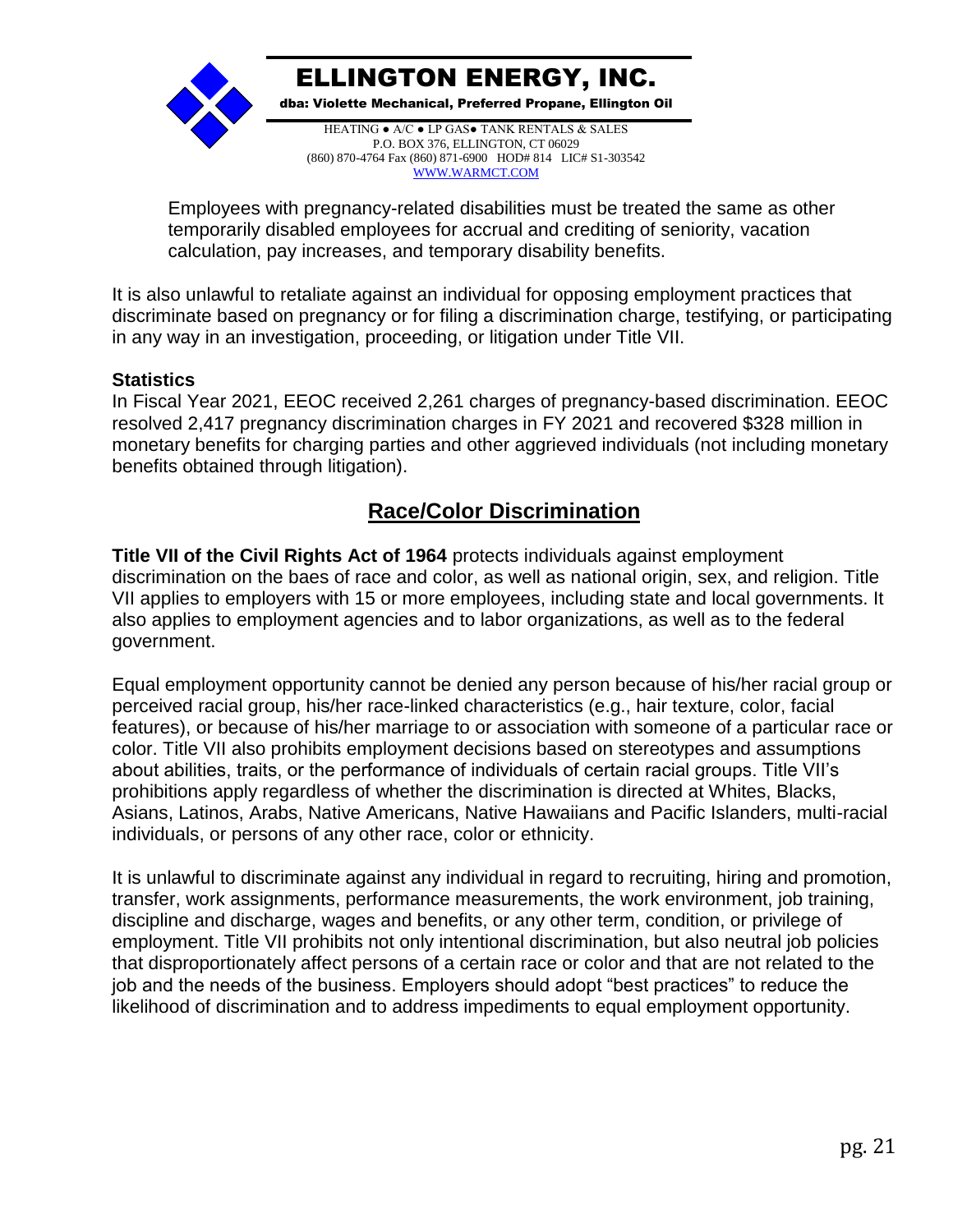

Title VII's protections include:

#### **Recruiting, Hiring, and Advancement**

Job requirements must be uniformly and consistently applied to persons of all races and colors. Even if a job requirement is applied consistently, if it is not important for job performance or business needs, the requirement may be found unlawful if it excludes persons or a certain racial group or color significantly more than others. Examples of potentially unlawful practices include: (1) soliciting applications only from sources in which all or most potential workers are of the same race or color; (2) requiring applicants to have a certain education background that is not important for job performance or business needs; (3) testing applicants for knowledge, skills or abilities that are not important for job performance or business needs.

Employers may legitimately need information about their employees' or applicants' races for affirmative action purposes and/or to track applicant flow. One way to obtain racial information and simultaneously guard against discriminatory selection is for employers to use separate forms or otherwise keep the information about an applicant's race separate from the application. In that way, the employer can capture the information it needs but ensure that it is not sued in the selection decision.

Unless the information is such a legitimate purpose, pre-employment questions about race can suggest that race will be used as a basis for making selection decisions. If the information is used in the selection decision and members of particular racial groups are excluded from employment, the inquiries can constitute evidence of discrimination.

#### **Harassment/Hostile Work Environment**

Title VII prohibits offensive conduct, such as racial or ethnic slurs, racial "jokes," derogatory comments, or other verbal or physical conduct based on an individual's race/color. The conduct has to be unwelcome and offensive, and has to be severe or pervasive. Employers are required to take appropriate steps to prevent and correct unlawful harassment. Likewise, employees are responsible for reporting harassment at an early stage to prevent its escalation.

#### **Compensation and Other Employment terms, Conditions, and Privileges**

Title VII prohibits discrimination in compensation and other terms, conditions and privileges of employment. Thus, race or color discrimination may be the basis for differences in pay or benefits, work assignments, performance evaluations, training, discipline or discharge, or any other area of employment.

#### **Segregation and Classification of Employees**

Title VII is violated when employees who belong to a protected group are segregated by physically isolating them from other employees or from customer contact. In addition, employers may not assign employees according to race or color. For example, title VII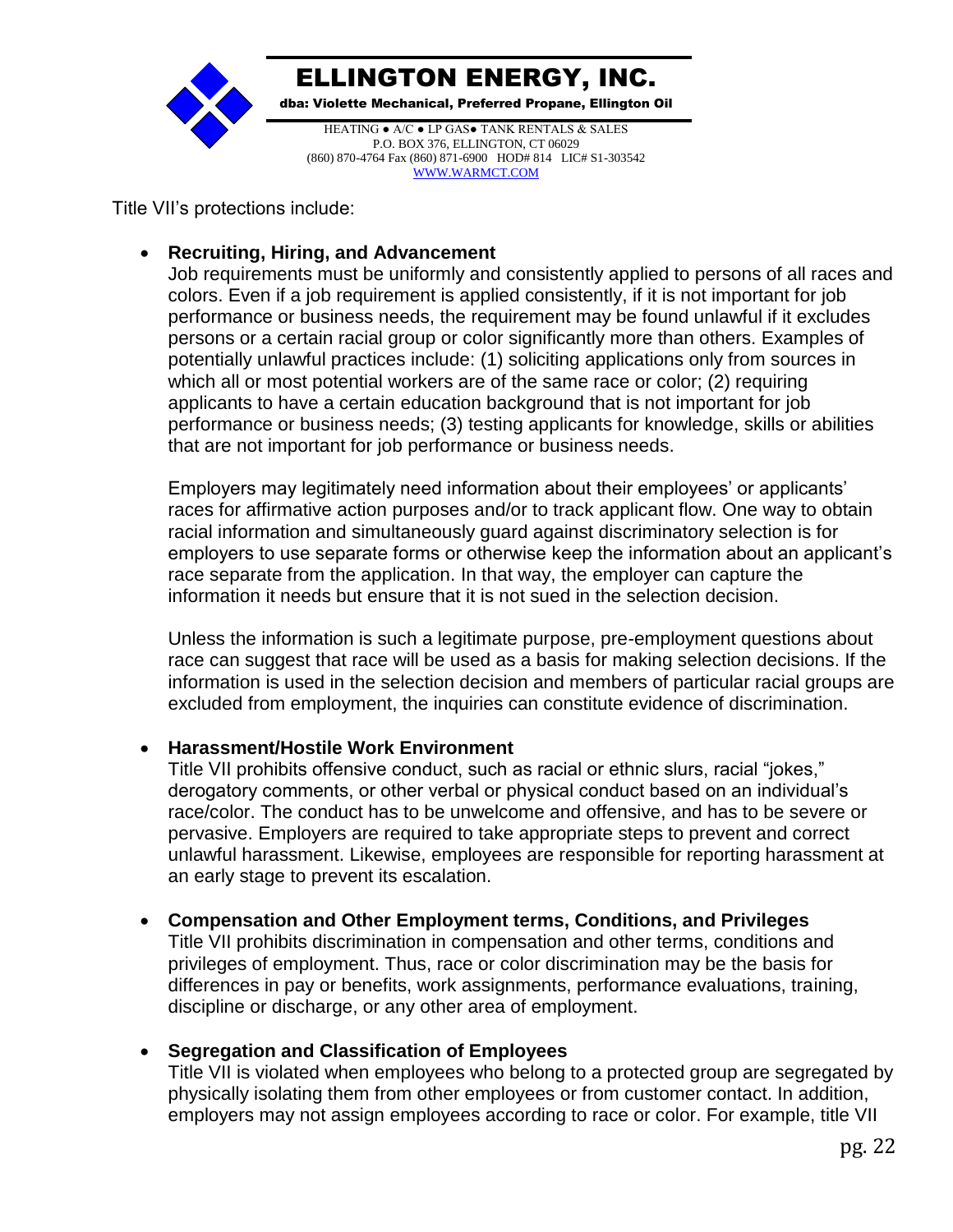

dba: Violette Mechanical, Preferred Propane, Ellington Oil

HEATING ● A/C ● LP GAS● TANK RENTALS & SALES P.O. BOX 376, ELLINGTON, CT 06029 (860) 870-4764 Fax (860) 871-6900 HOD# 814 LIC# S1-303542 [WWW.WARMCT.COM](http://www.warmct.com/) 

prohibits assigning primarily African-Americans to predominately African-American establishments or geographic areas. It is also illegal to exclude members of one group from particular positions or to group or categorize employees or jobs so that certain jobs are generally held by members of certain protected group. Coding applications/resumes to designate an applicant's race, by either an employer or employment agency, constitutes evidence of discrimination where people of certain race or color are excluded from employment or from certain positions.

**Retaliation**

Employees have a right to be free from retaliation for their opposition to discrimination or their participation in an EEOC proceeding by filing a charge, testifying, assisting, or otherwise participating in an agency proceeding.

#### **Statistics**

In fiscal year 2021, EEOC received 20,908 charges of race discrimination. EEOC resolved 20,714 race charges in FY 2021, and recovered \$99.3 million in monetary benefits for charging parties and other aggrieved individuals (not including monetary benefits obtained through litigation).

## **Religious Discrimination**

**Title VII of Civil rights Act of 1964** prohibits employers from discriminating against individuals because of their religion in hiring, firing, and other terms and conditions of employment. Title VII covers employers with 15 or more employees, including state and local governments. It also applies to employment agencies and to labor organizations, as well as to the federal government.

Under Title VII:

- Employers may not treat employees or applicants more or less favorably because of their religious beliefs or practices – except to the extent a religious accommodation is warranted. For example, an employer may not refuse to hire an individual of certain religion, may not impose stricter promotion requirements for persons of certain religion, and may not impose more or different work requirements on an employee because of that employee's religious beliefs or practices.
- **Employees cannot be forced to participate** or not participate in a religious activity as a condition of employment.
- Employers must reasonably accommodate employees' sincerely held religious practices unless doing so would impose an undue hardship on the employer. A reasonable religious accommodation is any adjustment to the work environment that will allow the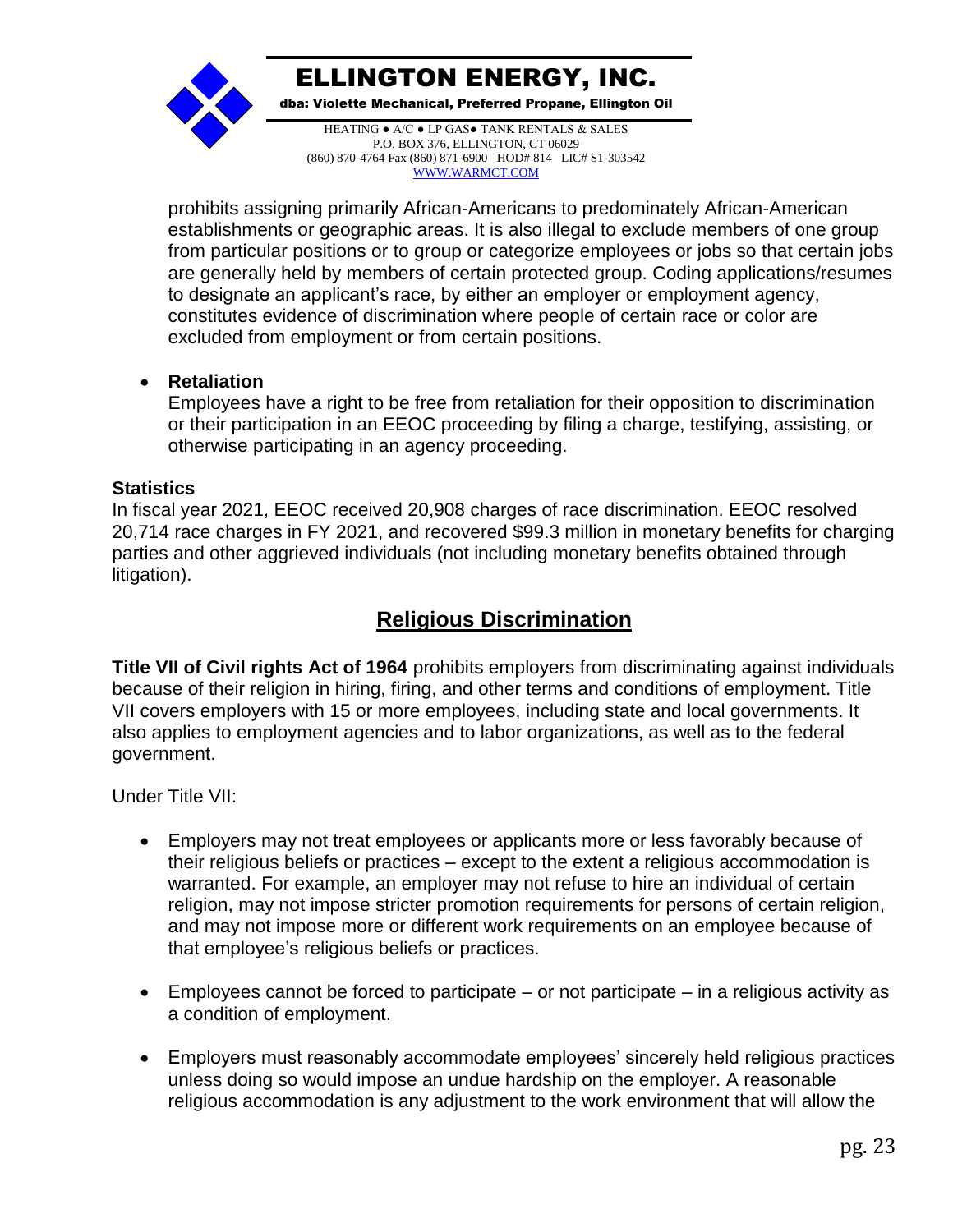

dba: Violette Mechanical, Preferred Propane, Ellington Oil

HEATING ● A/C ● LP GAS● TANK RENTALS & SALES P.O. BOX 376, ELLINGTON, CT 06029 (860) 870-4764 Fax (860) 871-6900 HOD# 814 LIC# S1-303542 [WWW.WARMCT.COM](http://www.warmct.com/) 

employee to practice his religion. An employer might accommodate an employee's religious beliefs or practices by allowing: flexible scheduling, voluntary substitutions or swaps, job reassignments and lateral transfers, modification of grooming requirements and other workplace practices, policies and /or procedures.

- An employer is not required to accommodate an employee's religious beliefs and practices if doing so would impose an undue hardship on the employers' legitimate business interests. An employer can show undue hardship if accommodating an employee's religious practices requires more than ordinary administrative costs, diminishes efficiency in other jobs, infringes on the other employees' job rights or benefits, impairs workplace safety, causes coworkers to carry the accommodated employee's share of potentially hazardous or burdensome work, or if the proposed accommodation conflicts with other law or regulation.
- Employers must permit employees to engage in religious expression, unless the religious expression would impose an undue hardship on the employer. Generally, an employer may not place more restrictions on religious expression than on other forms of expression that have a comparable effect on workplace efficiency.
- Employers must take steps to prevent religious harassment of their employees. An employer can reduce the chance that employees will engage in unlawful religious harassment by implementing an anti-harassment policy and having an effective procedure for reporting, investigating and correcting harassing conduct.

It is also unlawful to retaliate against an individual for opposing employment practices that discriminate based on religion or for filing a discrimination charge, testifying, or participating in any way in an investigation, proceeding, or litigation under Title VII.

#### **Statistics**

In Fiscal Year 2021, EEOC received 2,111 charges of religious discrimination. EEOC resolved 2,080 religious discrimination charges and recovered \$9.5 million in monetary benefits for charging parties and other aggrieved individuals (not including monetary benefits obtained through litigation).

## **Retaliation**

An employer may not fire, demote, harass or otherwise "retaliate" against an individual for filing a charge of discrimination, participating in a discrimination proceeding, or otherwise opposing discrimination. The same laws that prohibit discrimination based on race, color, sex, religion, national origin, age and disability, as well as wage differences between men and women performing substantially equal work, also prohibit retaliation against individuals who oppose unlawful discrimination or participate in an employment discrimination proceeding.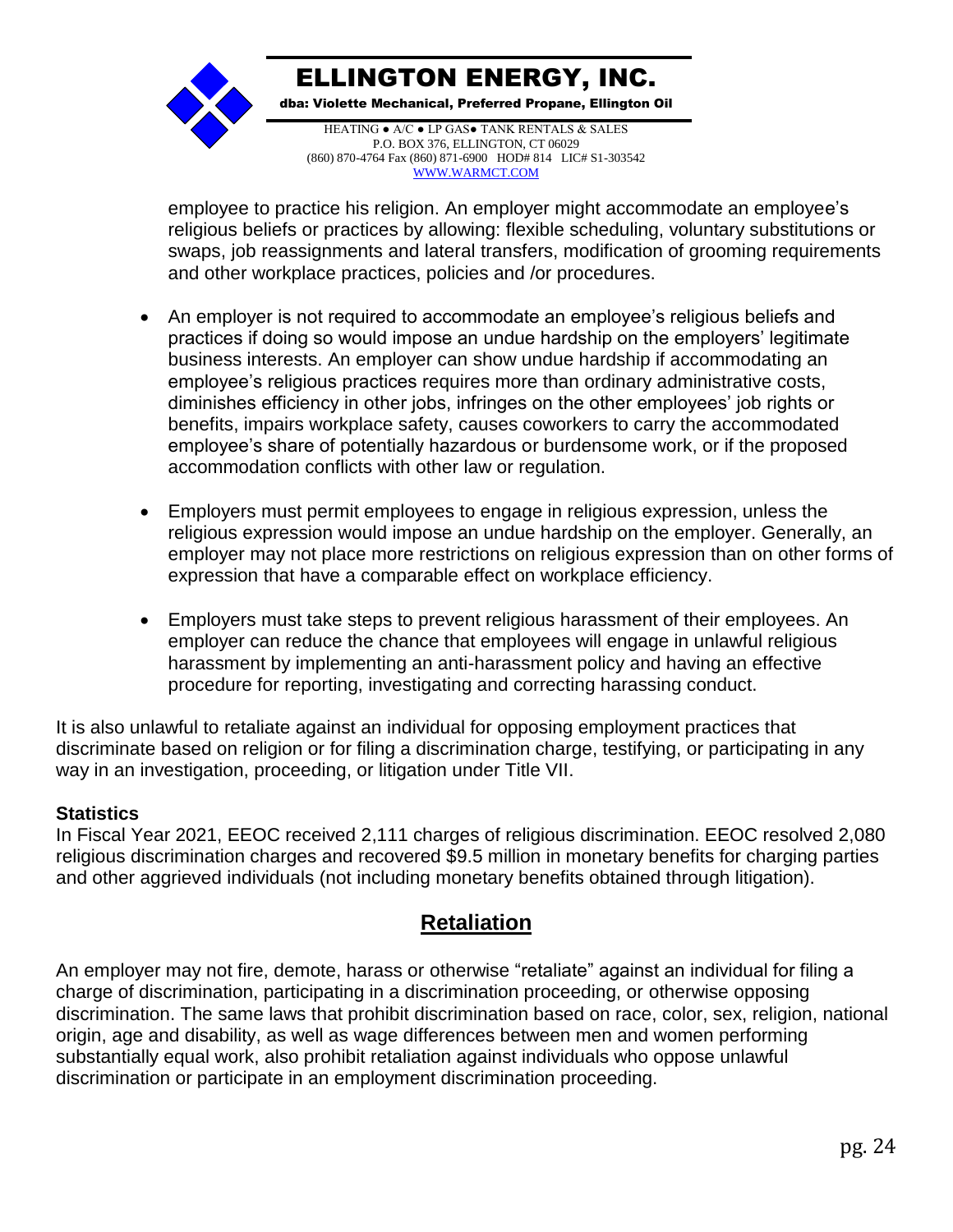

dba: Violette Mechanical, Preferred Propane, Ellington Oil

HEATING ● A/C ● LP GAS● TANK RENTALS & SALES P.O. BOX 376, ELLINGTON, CT 06029 (860) 870-4764 Fax (860) 871-6900 HOD# 814 LIC# S1-303542 [WWW.WARMCT.COM](http://www.warmct.com/) 

In addition to the protections against retaliation that are included in all of the laws enforce by EEOC, the Americans with Disabilities Act (ADA) also protects individuals from coercion, intimidation, threat, harassment, or interference in their exercise of their own rights or their encouragement of someone else's exercise of rights granted by the ADA.

There are three main terms that are used to describe retaliation. Retaliation occurs when an employer, employment agency, or labor organization takes and **adverse action** against a **covered individual** because he or she engaged in a **protected activity.** These three terms are described below.

#### **1. Adverse Action**

An adverse action is an action taken to try and keeps someone from opposing a discriminatory practice or from participating in employment discrimination proceeding. Examples of adverse actions include:

- Employment actions such as termination, refusal to hire, and denial of promotion,
- Other actions affecting employment such as threats, unjustified negative evaluations, unjustified negative references, or increased surveillance, and
- Any other action such as an assault or unfounded civil or criminal charges that is likely to deter reasonable people from pursuing their rights.

Adverse actions do not include petty slights and annoyances, such a stray negative comments in an otherwise positive or neutral evaluation, "snubbing" a colleague, or negative comments that are justified by an employee's poor work performance or history.

Even if the prior protected activity alleged wrongdoing by a different employer, retaliatory adverse actions are unlawful. For example, it is unlawful for a worker's current employer to retaliate against him for pursuing an EEO charge against a former employer.

Of course, employees are not excused from continuing to perform their jobs or follow their company's legitimate work rules just because they have filed a complaint with the EEOC or opposed discrimination.

#### **2. Covered Individuals**

Covered individuals are people who have opposed unlawful practices, participated in proceedings, or requested accommodations related to employment discrimination based on race, color, sex, religion, national origin, age, or disability. Individuals who have a close association with someone who has engaged in such protected activity also are covered individuals. For example, it is illegal to terminate an employee because his spouse participated in employment discrimination litigation.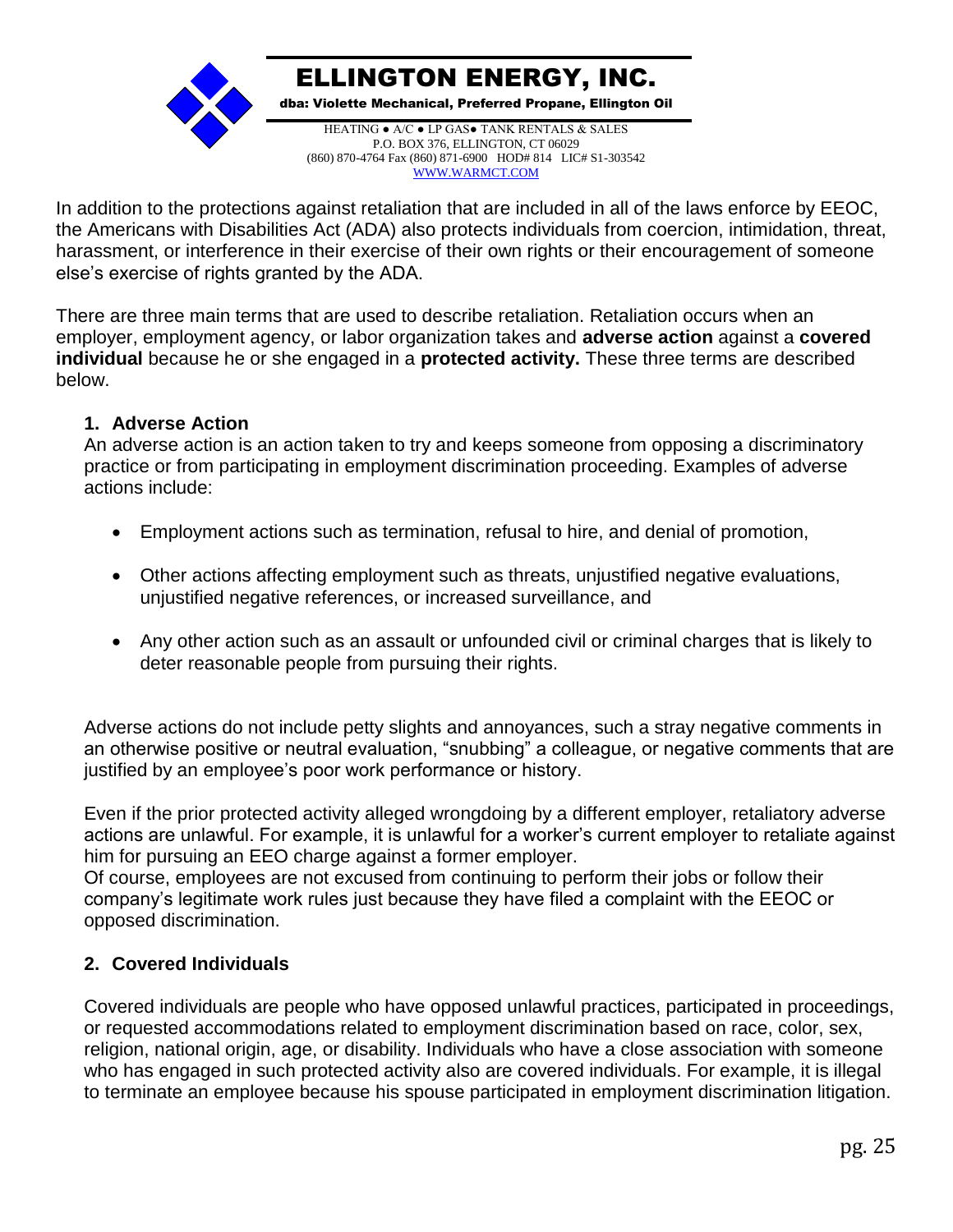

dba: Violette Mechanical, Preferred Propane, Ellington Oil

HEATING ● A/C ● LP GAS● TANK RENTALS & SALES P.O. BOX 376, ELLINGTON, CT 06029 (860) 870-4764 Fax (860) 871-6900 HOD# 814 LIC# S1-303542 [WWW.WARMCT.COM](http://www.warmct.com/) 

Individuals who have brought attention to violations of law other than employment discrimination are NOT covered individuals for purposes of anti-discrimination retaliation laws. For example, "whistleblowers" who raise ethical, financial, or other concerns unrelated to employment discrimination are not protected by the EEOC enforced laws.

#### **3. Protected Activity**

Protected activity includes:

 **Opposition to a practice believed to be unlawful discrimination** Opposition is informing an employer that you believe that he/she is engaging in prohibited

discrimination. Opposition is protected from retaliation as long as it is based on a reasonable, good-faith belief that the complained of practice violates anti-discrimination law; and the manner of the opposition is reasonable.

Examples of protected opposition include:

- o Complaining to anyone about alleged discrimination against oneself or others;
- o Threatening to file a charge of discrimination;
- o Picketing in opposition to discrimination; or
- o Refusing to obey an order reasonably believed to be discriminatory.

Examples of activities that are NOT protected opposition include:

- $\circ$  Actions that interfere with job performance so as to render the employee ineffective; or
- o Unlawful activities such as acts or threats of violence.
- **Participation in an employment discrimination proceeding.**

Participation means taking part in an employment discrimination proceeding. Participation is protected activity even if the proceeding involved claims that ultimately were found to be invalid. Examples of participation include:

- o Filing a charge of employment discrimination;
- o Cooperating with an internal investigation of alleged discriminatory practices; or
- o Serving as a witness in an EEO investigation or litigation.

A protected activity can also include requesting a reasonable accommodation based on religion or disability.

#### **Statistics**

In Fiscal Year 2021, EEOC received 34,332 charges of retaliation discrimination based on all statutes enforced by EEOC.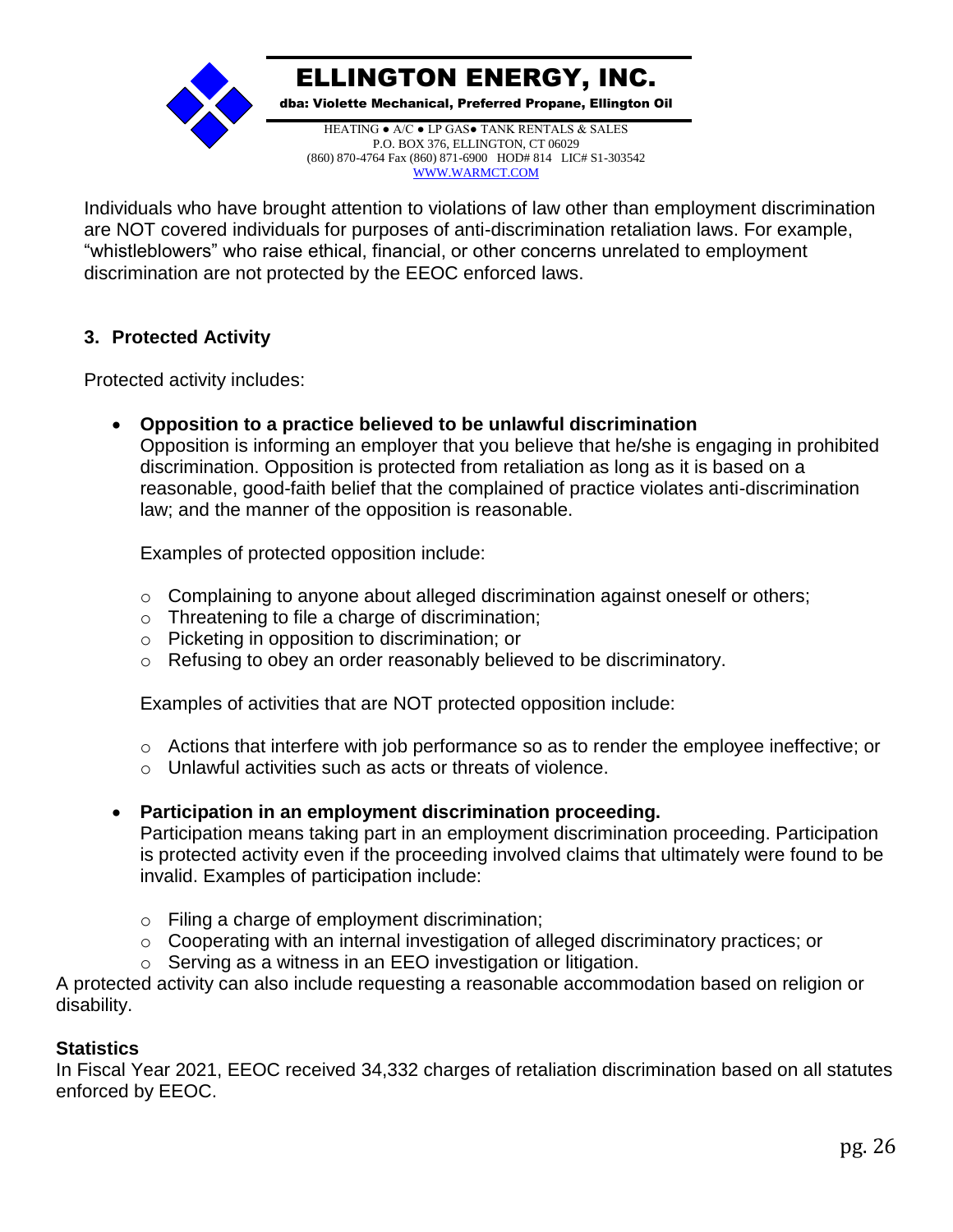

dba: Violette Mechanical, Preferred Propane, Ellington Oil

HEATING ● A/C ● LP GAS● TANK RENTALS & SALES P.O. BOX 376, ELLINGTON, CT 06029 (860) 870-4764 Fax (860) 871-6900 HOD# 814 LIC# S1-303542 [WWW.WARMCT.COM](http://www.warmct.com/) 

## **Sex-Based Discrimination**

**Title VII of the Civil Rights Act of 1964** protects individuals against employment discrimination on the basis of sex as well as race, color, national origin, and religion. Title VII applies to employers with 15 or more employees, including state and local governments. It also applies to employment agencies and to labor organizations, as well as to the federal government.

It is unlawful to discriminate against any employee or applicant for employment because of this/her sex in regard to hiring, termination, promotion, compensation, job training, or any other term, condition, or privilege of employment. Title VII also prohibits employment decisions based on stereo types and assumptions about abilities, traits, or the performance of individuals on the basis of sex. Title VII prohibits both intentional discrimination and neutral job policies that disproportionately exclude individuals on the basis of sex and that are not job related.

Title VII's prohibitions against sex-based discrimination also cover:

#### **Sexual Harassment**

This includes practices ranging from direct requests for sexual favors to workplace conditions that create a hostile environment for persons of either gender, including same sex harassment.

#### **Pregnancy Based Discrimination**

Title VII was amended by the Pregnancy Discrimination Act, which prohibits discrimination on the basis of pregnancy, childbirth and related medical conditions.

The **Equal Pay Act of 1963** requires that men and women be given equal pay for equal work in the same establishment. The jobs need not be identical, but they must be substantially equal. Title VII also prohibits compensation discrimination on the basis of sex. Unlike the Equal Pay Act, however, Title VII does not require that the claimant's job be substantially equal to that of a higher paid person of the opposite sex or require the claimant to work in the same establishment.

#### **Statistics**

In Fiscal Year 2021, EEOC received 18,762 charges of sex-based discrimination.

## **Sexual Harassment**

Sexual harassment is a form of sex discrimination that violates Title VII of the Civil Rights Act of 1964. Title VII applies to employers with 15 or more employees, including state and local governments. It also applies to employment agencies and to labor organizations, as well as to the federal government.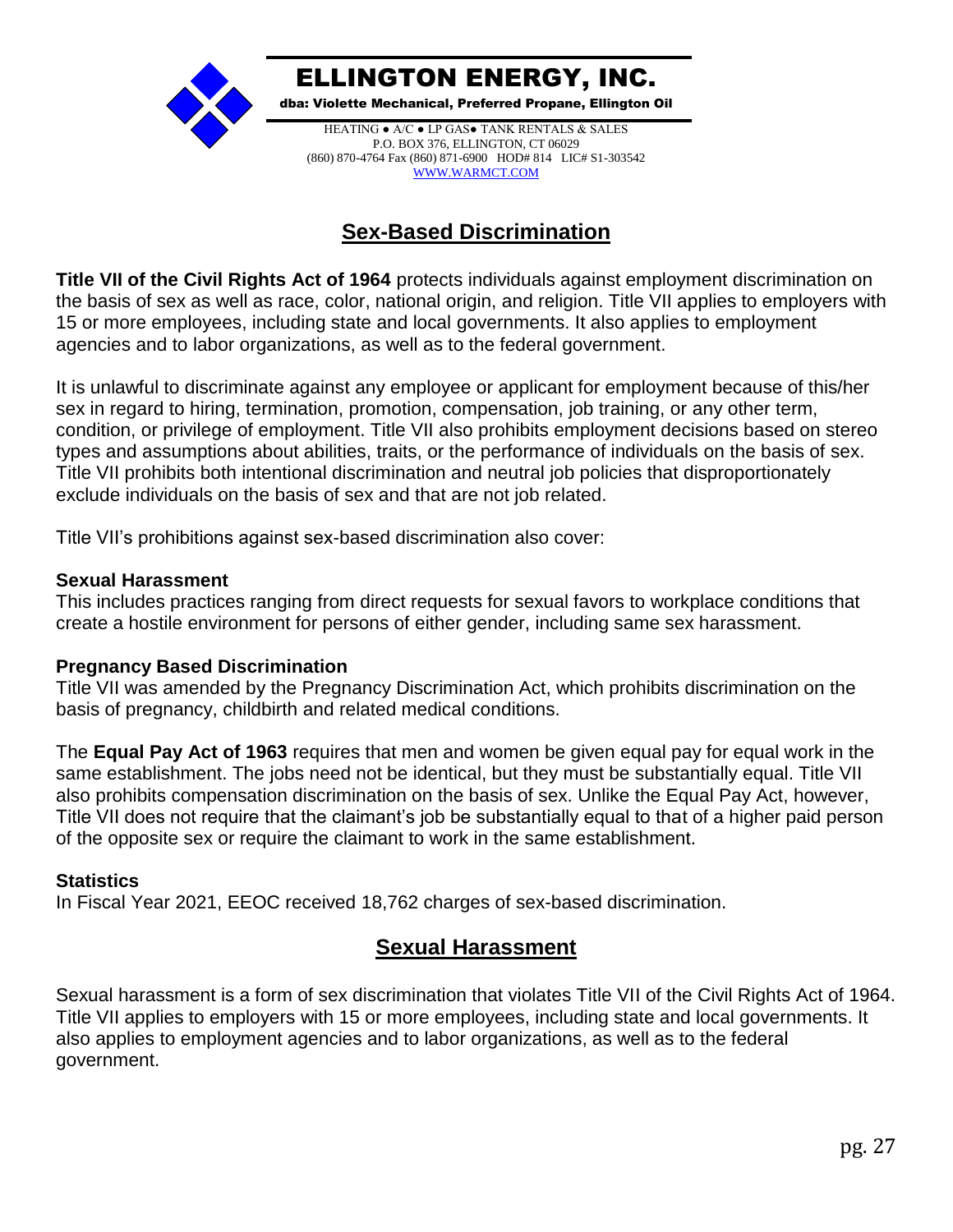

dba: Violette Mechanical, Preferred Propane, Ellington Oil

HEATING ● A/C ● LP GAS● TANK RENTALS & SALES P.O. BOX 376, ELLINGTON, CT 06029 (860) 870-4764 Fax (860) 871-6900 HOD# 814 LIC# S1-303542 [WWW.WARMCT.COM](http://www.warmct.com/) 

Unwelcome sexual advances, requests for sexual favors, and other verbal or physical conduct of a sexual nature constitute sexual harassment when this conduct explicitly or implicitly affects an individual's employment, unreasonably interferes with an individual's work performance, or creates an intimidating, hostile, or offensive work environment.

Sexual harassment can occur in a variety of circumstances, including but not limited to the following:

- The victim as well as harasser may be a woman or a man. The victim does not have to be of the opposite sex.
- The harasser can be the victim's supervisor, an agent of the employer, a supervisor in another area, a co-worker, or a non-employee.
- The victim does not have to be the person harassed but could be anyone affected by the offensive conduct.
- Unlawful sexual harassment may occur without economic injury to or discharge of the victim.
- The harasser's conduct must be unwelcome.

It is helpful for the victim to inform the harasser directly that the conduct is unwelcome and must stop. The victim should use any employer complaint mechanism or grievance system available.

When investigation allegations of sexual harassment, EEOC looks at the whole record: the circumstances, such as the nature of the sexual advances, and the context in which the alleged incidents occurred. A determination on the allegations is made from the facts on a case-by-case basis.

Prevention is the best tool to eliminate sexual harassment on the workplace. Employers are encouraged to take steps necessary to prevent sexual harassment from occurring. They should clearly communicate to employees that sexual harassment will not be tolerated. They can do so by providing sexual harassment training to their employees and by establishing an effective complaint or grievance process, and taking immediate and appropriate action when an employee complains.

It is also unlawful to retaliate against an individual for opposing employment practices that discriminate based on sex or for filing a discrimination charge, testifying, or participating in any way in an investigation, proceeding, or litigation under Title VII.

#### **Statistics**

In Fiscal Year 2021, EEOC received 5,581 charges of sexual harassment.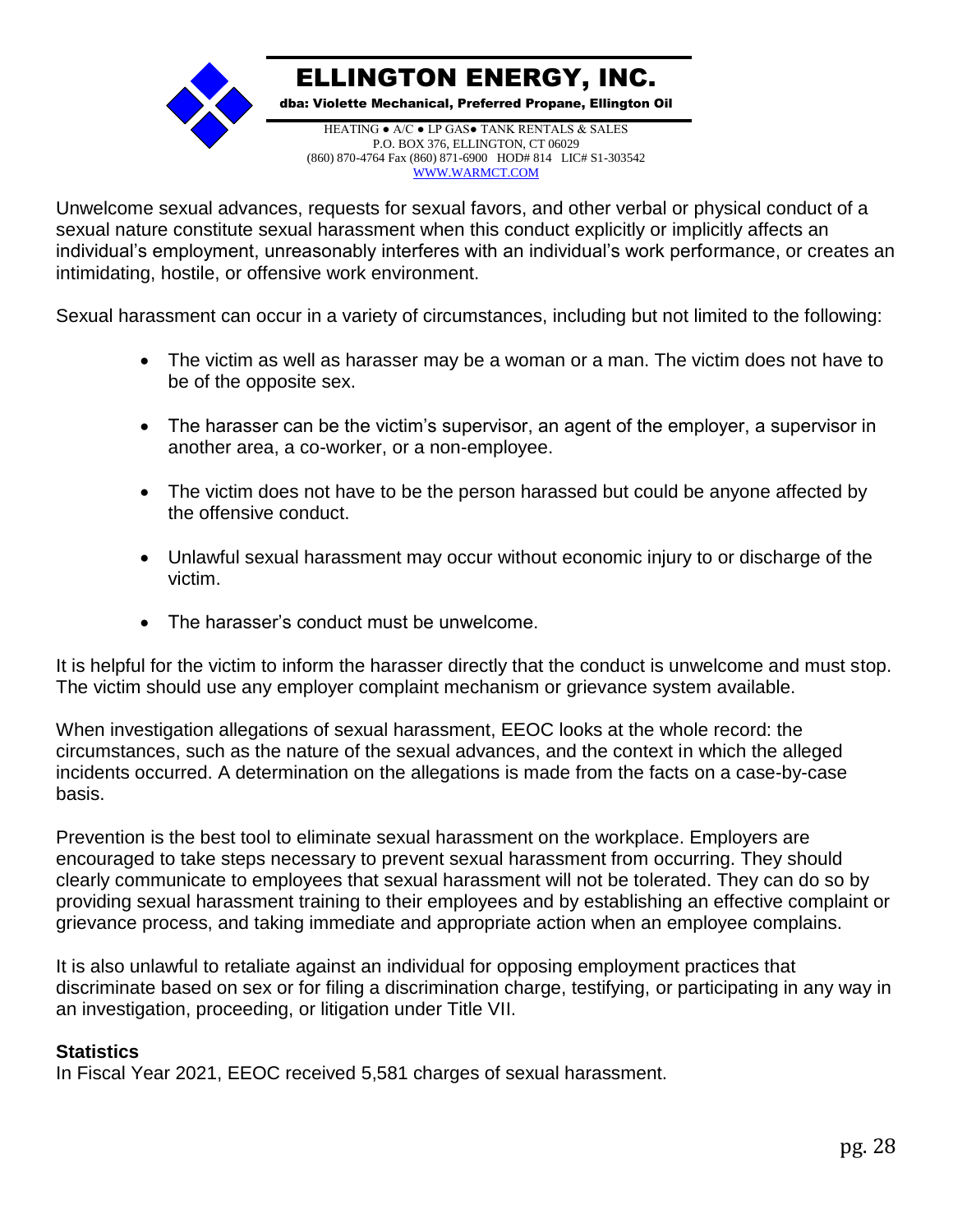

## **APPLICATON FOR EMPLOYMENT**

**NOTE:** Discrimination because of race, color, sex or sexual orientation, religion, age national origin, disability or veteran's status in prohibited by law. Ellington Energy Inc. actively supports this legislation.

**IMPORTANT: This application is considered part of the examination process, and MUST be fully completed. Incomplete applications may be rejected. Be brief, but you should include all important information related to your qualifications for this position. All statements are subject to investigation and any facts found to be false, exaggerated or misleading may result in your disqualification.**

#### **PERSONAL INFORMATION**

|                                                                                                                                                                                                                                                                           |                             | Social Security # $\_\_\_\_\_\_\_\_\_\_\_\_\_\_\_\_\_\_$         |        |                                      |
|---------------------------------------------------------------------------------------------------------------------------------------------------------------------------------------------------------------------------------------------------------------------------|-----------------------------|------------------------------------------------------------------|--------|--------------------------------------|
|                                                                                                                                                                                                                                                                           |                             |                                                                  |        |                                      |
|                                                                                                                                                                                                                                                                           |                             |                                                                  |        |                                      |
|                                                                                                                                                                                                                                                                           |                             |                                                                  | Middle |                                      |
| CURRENT ADDRESS________________                                                                                                                                                                                                                                           |                             |                                                                  |        |                                      |
|                                                                                                                                                                                                                                                                           |                             | <b>Example 1</b> Number and Street City State Zip                |        |                                      |
| EMAIL: ADDRESS_______________________________                                                                                                                                                                                                                             |                             |                                                                  |        |                                      |
| Are you at least 18 years old? Yes No (Circle One)<br>Are you now or have you ever been employed at Ellington Energy? Yes No (Circle One)<br>Are you prevented from lawfully becoming employed in the U.S.A because of Visa or Immigration<br>Status? YES No (Circle One) |                             |                                                                  |        |                                      |
| <b>EMPLOYMENT DESIRED</b>                                                                                                                                                                                                                                                 |                             |                                                                  |        |                                      |
| Position ____________Date you can start ____________________Salary Desired_____________                                                                                                                                                                                   |                             |                                                                  |        |                                      |
| <b>EDUCATION</b>                                                                                                                                                                                                                                                          |                             |                                                                  |        |                                      |
| For each category below, circle the highest educational level you have completed.                                                                                                                                                                                         |                             |                                                                  |        |                                      |
| High School_____                                                                                                                                                                                                                                                          |                             | Did you graduate?                                                |        |                                      |
|                                                                                                                                                                                                                                                                           |                             | School name, city and state Circle highest year completed Yes No |        |                                      |
|                                                                                                                                                                                                                                                                           |                             |                                                                  |        |                                      |
|                                                                                                                                                                                                                                                                           |                             | School name, city and state Circle highest year completed Yes No |        |                                      |
| <b>Other Community</b>                                                                                                                                                                                                                                                    |                             |                                                                  |        | 1234 Did you graduate?               |
|                                                                                                                                                                                                                                                                           | School name, city and state |                                                                  |        | Circle highest year completed Yes No |
|                                                                                                                                                                                                                                                                           |                             |                                                                  |        |                                      |

High School Equivalency Diploma (GED)? Date of diploma (M/D/Y) \_\_\_\_\_\_\_\_\_\_\_\_ Number \_\_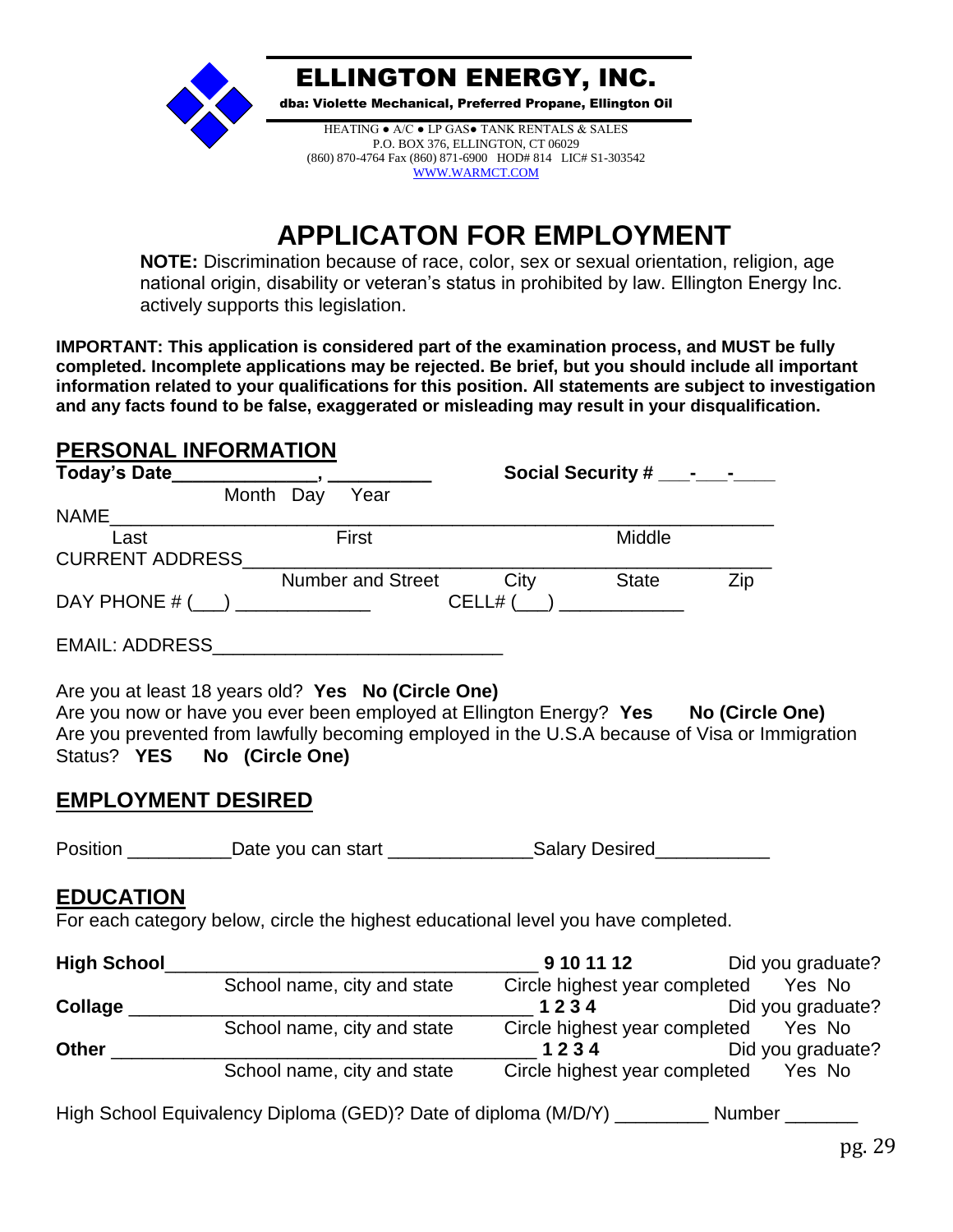

**EXPERIENCE: In the space provided below, give a complete record of your employment, beginning with your present or most recent job. Account for all periods, including self-employment and unemployment. Use extra paper if necessary.**

| Employer: ___________________________________ |                                                                                                               |                                                                                                           |
|-----------------------------------------------|---------------------------------------------------------------------------------------------------------------|-----------------------------------------------------------------------------------------------------------|
| Company name                                  | Address                                                                                                       | Company Phone #                                                                                           |
|                                               |                                                                                                               |                                                                                                           |
|                                               | From (M/D/Y) to (M/D/Y)                                                                                       | Starting - Ending                                                                                         |
| <b>Duties:</b>                                |                                                                                                               |                                                                                                           |
|                                               | Address                                                                                                       |                                                                                                           |
| Company name                                  |                                                                                                               | Company Phone #                                                                                           |
|                                               |                                                                                                               |                                                                                                           |
|                                               | Supervisor and Title <u>From (M/D/Y)</u> to (M/D/Y) <b>CONSERVING Starting - Ending</b><br>Reason for leaving |                                                                                                           |
| <b>Duties:</b>                                |                                                                                                               |                                                                                                           |
| Company name                                  | Address                                                                                                       | <b>Company Phone #</b>                                                                                    |
|                                               |                                                                                                               |                                                                                                           |
|                                               | From (M/D/Y) to (M/D/Y) Starting – Ending                                                                     |                                                                                                           |
|                                               |                                                                                                               |                                                                                                           |
| <b>Duties:</b>                                |                                                                                                               |                                                                                                           |
| If YES, please explain here: -                | Have you ever been fired or asked to resign from a job? Yes No (Circle One)                                   |                                                                                                           |
|                                               |                                                                                                               | Aso these any other experiences, abili as qualifications which will benefit the peoitien you are enplying |

**Are there any other experiences, skill or qualifications which will benefit the position you are applying for? If so, please explain here below. \_\_\_\_\_\_\_\_\_\_\_\_\_\_\_\_\_\_\_\_\_\_\_\_\_\_\_\_\_\_\_\_\_\_\_\_\_\_\_\_\_\_\_\_\_\_\_\_\_\_\_\_\_\_\_\_\_\_\_\_\_\_\_\_\_\_\_\_\_\_\_\_\_\_\_\_\_\_\_\_\_\_\_\_\_\_\_\_**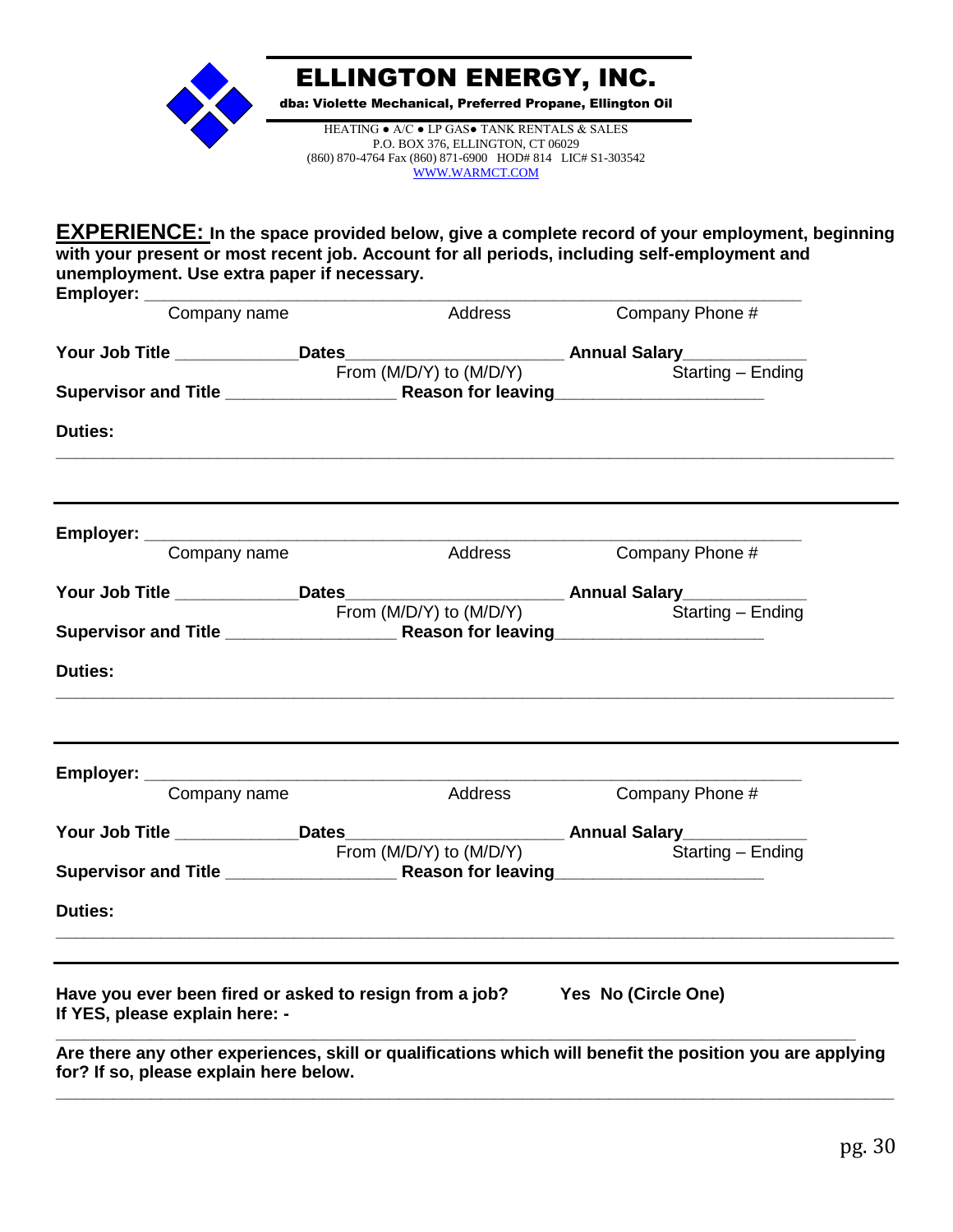

dba: Violette Mechanical, Preferred Propane, Ellington Oil

HEATING ● A/C ● LP GAS● TANK RENTALS & SALES P.O. BOX 376, ELLINGTON, CT 06029 (860) 870-4764 Fax (860) 871-6900 HOD# 814 LIC# S1-303542 [WWW.WARMCT.COM](http://www.warmct.com/) 

## **IMPORTANT –READ THE INFORMATION BELOW AND SIGN YOUR APPLICATON**

My signature below certifies that the information provided in this application is correct and truthful. I realize that falsifying any information submitted may be grounds for rejection of this application or termination of employment. I also give consent to Ellington Energy Inc. to check previous employers, educational records, and references and release Ellington Energy Inc., its agents and employees, and my present employers, educational institutions and references from any liability that might arise from such disclosures. I further understand the acceptance of this application does not constitute an employment agreement. Failure to completely fill out his application may result in my disqualification from any further consideration for employment

## **I ACKNOWLEDGE THAT I HAVE READ THIS INFORMATION AND THAT I UNDERSTAND THE REQUIREMENTS FOR EMPLOYMENT WITH ELLINGTON ENERGY INC.**

**\_\_\_\_\_\_\_\_\_\_\_\_\_\_\_\_\_\_\_\_\_\_\_\_\_\_\_\_\_\_\_\_\_\_\_\_\_\_ \_\_\_\_\_\_\_\_\_\_\_\_\_\_\_\_\_\_\_\_\_\_**

Signature Date **Date** 

## \*ELLINGTON ENERGY INC. IS AN EQUAL OPPORTUNITY / AFFIRMATIVE ACTION EMPLOYER.

**\*\***This form has been revised to comply with the provisions of the Americans with Disabilities Act and the final regulations and interpretive guidance promulgated by the EEOC.

Mail Completed Applications and Resumes to: Ellington Energy Inc. PO Box 376 Ellington CT 06029